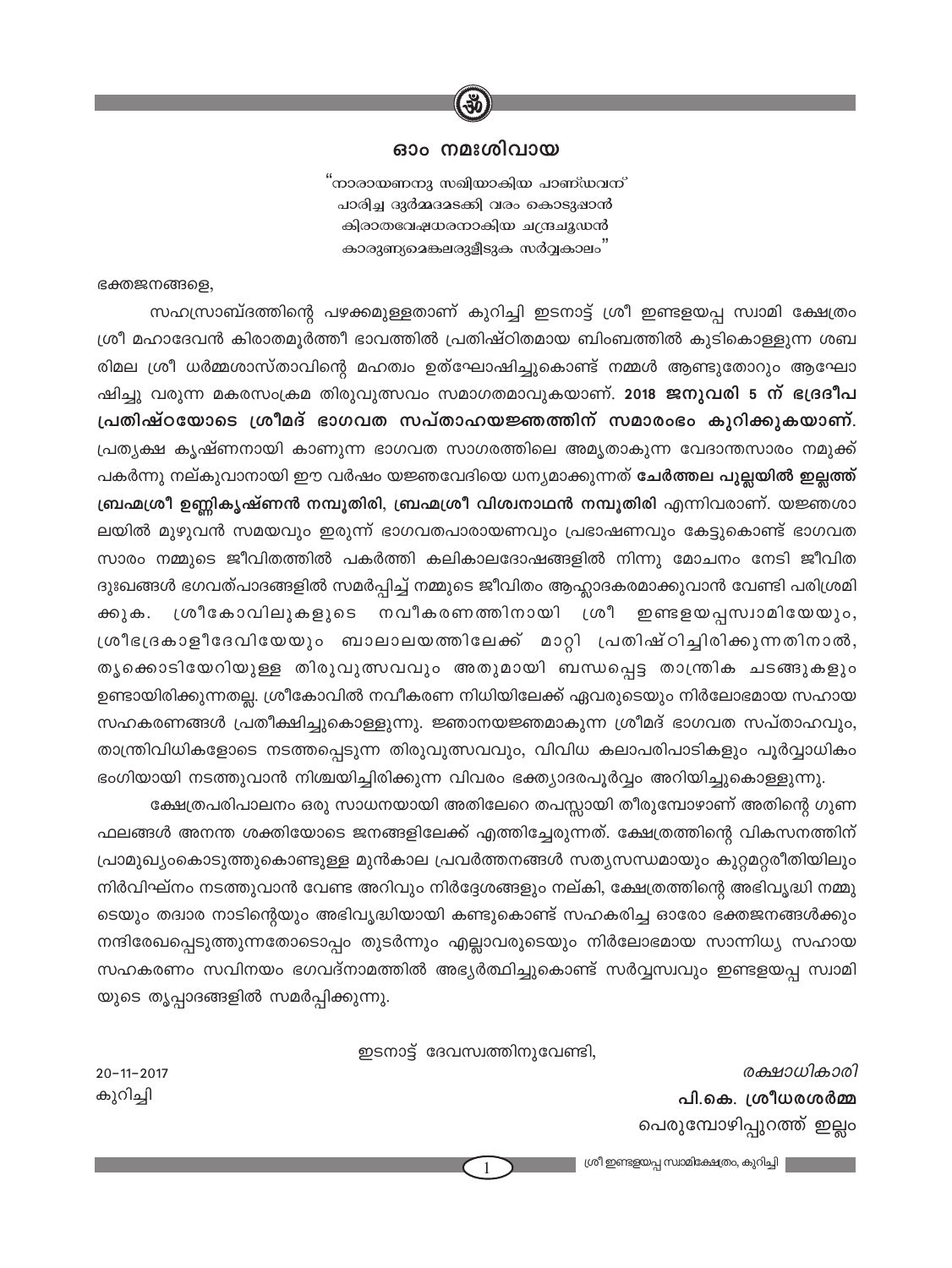# 2018 ജനുവരി 5 വെള്ളി (1193 ധനു 21)

ு

|            |              |                          | പതിവ് ക്ഷേത്ര ചടങ്ങുകൾ               |
|------------|--------------|--------------------------|--------------------------------------|
| രാവിലെ     | 4.30 ന്      | $\sim$ $-$               | പള്ളിയുണർത്തൽ                        |
|            | 5.00 ന്      | $\overline{\phantom{a}}$ | നിർമ്മാല്യദർശനം, അഭിഷേകം, വറനിവേദ്യം |
|            | $5.15 \,$ ന് |                          | ഗണപതിഹോമം                            |
|            | $6.00$ ന്    | $\sigma_{\rm{max}}$      | ഉഷഃപുജ                               |
|            | 7.00 ന്      |                          | – എതൃത്ത്പൂജ                         |
|            | 9.00 ന്      | $\overline{\phantom{a}}$ | പന്തീടരിപുജ                          |
|            | 11.00 ന്     | $\overline{\phantom{a}}$ | നവകം-പഞ്ചഗവ്യം കലശാഭിഷേകം - ഉച്ചപൂജ  |
| വൈകുന്നേരം |              |                          |                                      |
|            | 5.00 ന്      |                          | – നടതുറപ്പ്                          |
|            | 6.30 ന്      | $\overline{\phantom{a}}$ | ദീപാരാധന                             |
|            | 7.30 ന്      | $\overline{\phantom{a}}$ | അത്താഴപൂജ                            |
|            | $8.30 \n m$  | $\sim$ $-$               | ഹരിവരാസനം                            |
|            |              |                          |                                      |

 $6.45$  ന് യജ്ഞശാലയിൽ

സംഗീത സംവിധായകനും, ഗായകനുമായ ഗ്രീ. സി.പി സജികുമാറിന്റെ നേതൃത്വത്തിൽ **ദൈവദശക** ആലാപനത്തോടെ

# ന്താശമ്പ്വ പ്രദ്വേള

മേൽശാന്തി ബ്രഹ്മശ്രീ പി.കെ.ശ്രീധരശർമ്മ ദദ്രദീപം തെളിയിക്കുന്നു.

തുടർന്ന് ഭാഗവതമാഹാത്മ്യ പ്രഭാഷണം, പാരായണം

- ബ്രഹ്മശ്രീ. ഉണ്ണികൃഷ്ണൻ നമ്പൂതിരി, യജ്ഞാചാര്യന്മാർ ബ്രഹ്മശ്രീ. വിശ്വനാഥൻ നമ്പൂതിരി (പുല്ലയിൽ ഇല്ലം, ചേർത്തല)
	- ബ്രഹ്മശ്രീ കൃഷ്ണശർമ കുറിച്ചി യജ്ഞഹോതാവ് (പെരുമ്പോഴിപ്പുറത്ത് ഇല്ലം)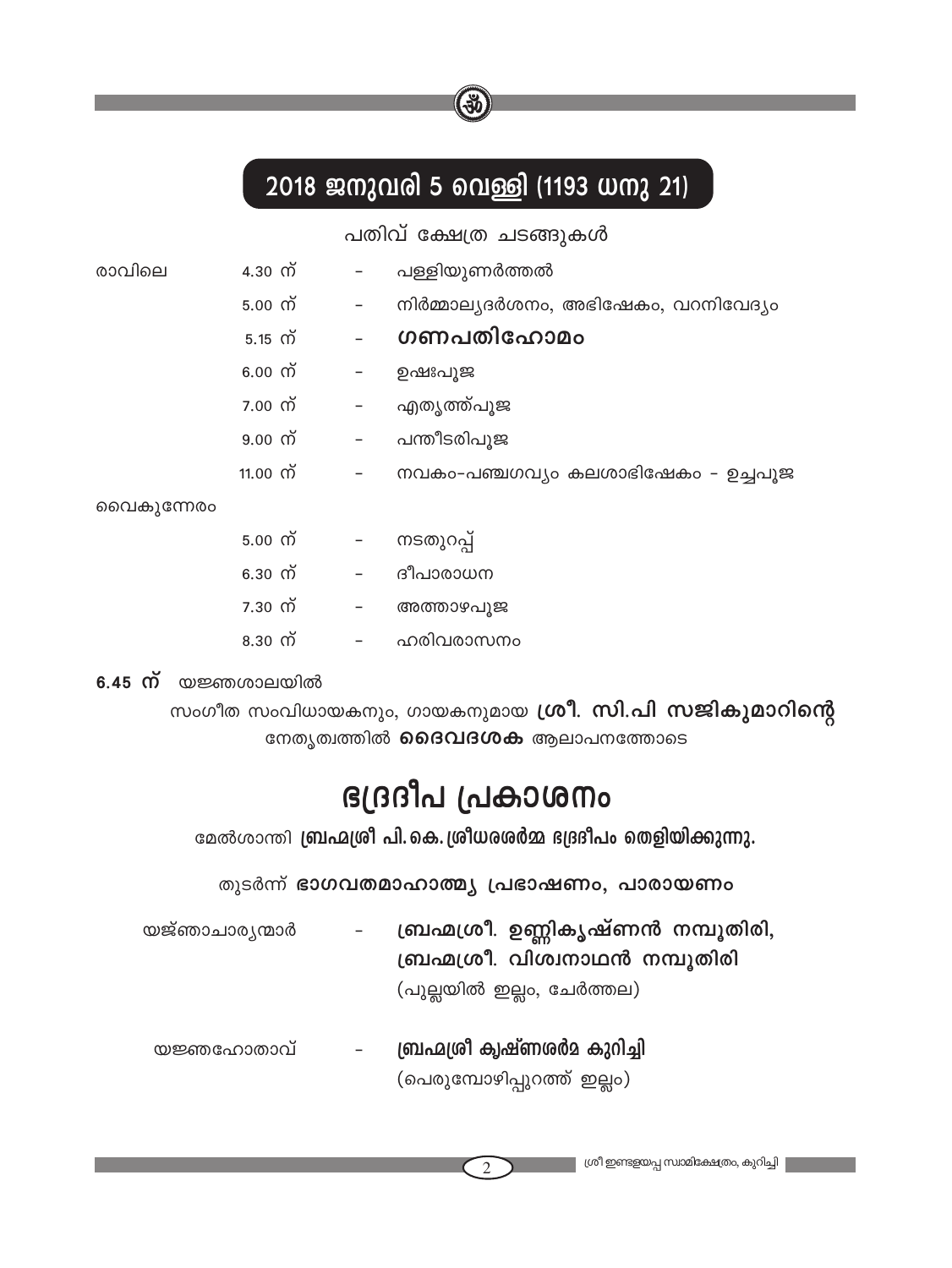ശ്രീമദ് ഭാഗവതസപ്താഹ ജ്ഞാനയജ്ഞം ഒന്നാം ദിവസം

## 2018 ജനുവരി 6 ശനി (1193 ധനു 22)

പതിവ് ക്ഷേത്ര ചടങ്ങുകൾക്കു പുറമെ

യജ്ഞശാലയിൽ 7 ദിവസവും നടത്തപ്പെടുന്ന ചടങ്ങുകൾ

വിഷ്ണു സഹസ്രനാമജപം രാവിലെ 6 മണിമുതൽ

സമൂഹപ്രാർത്ഥന, തുടർന്ന് ഭാഗവതപാരായണം

| രാവിലെ 8 മുതൽ 9 മണിവരെ |   | പ്രഭാത ഭക്ഷണം     |
|------------------------|---|-------------------|
| 9.00 മുതൽ 12.30 വരെ    |   | പാരായണം           |
|                        |   | പ്രഭാഷണം          |
| 12.30 മുതൽ 2.30 വരെ    |   | പ്രസാദമൂട്ട്      |
| 2.30 മുതൽ              |   | പാരായണം തുടർച്ച   |
| $6.00$ ന്              | - | പാരായണ സമർപ്പണം   |
| $6.45 \, \omega$       |   | ദീപാരാധന          |
|                        |   | തുടർന്ന് പ്രഭാഷണം |
| യജ്ഞസമർപണം             |   |                   |

ഇന്നേദിവസം പാരായണം ചെയ്യപ്പെടുന്ന പ്രധാന ഭാഗങ്ങൾ

(സുതശൗനകസംവാദം, വ്യാസനാരദ സംവാദം, വിദുരോദ്ധവ സംവാദം, **വരാഹാവതാരം** (ദർശന (പാധാന്യം), ഹിരണ്യാക്ഷവധം, മനുകർദ്ദമ സംവാദം)

| അർച്ചനയ്ക്ക് പ്രധാന പുഷ്പം – |   | തുളസിയുടെ ഇളം കതിർ |  |
|------------------------------|---|--------------------|--|
| പ്രധാന നിവേദ്യം              | - | അപ്പം, തൃമധുരം     |  |



## സപ്താഹയജ്ഞനിധി സമർപ്പണം

ഭക്തജനങ്ങൾ ഭവനങ്ങളിൽ കൊണ്ടുപോയിട്ടുള്ള സപ്താഹയജ്ഞനിധിഭണ്ഡാരം 05 - 01 - 2018 മുതൽ സപ്താഹയജ്ഞ സമാപന ദിവസമായ 08-01-2017 വരെയുള്ള ദിവസങ്ങളിൽ യജ്ഞശാലയിൽ സമർപ്പി ക്കാവുന്നതാണ്. അന്നുതന്നെ പുതിയ സപ്താഹയജ്ഞനിധിഭണ്ഡാരം വാങ്ങാവുന്നതാണ്.

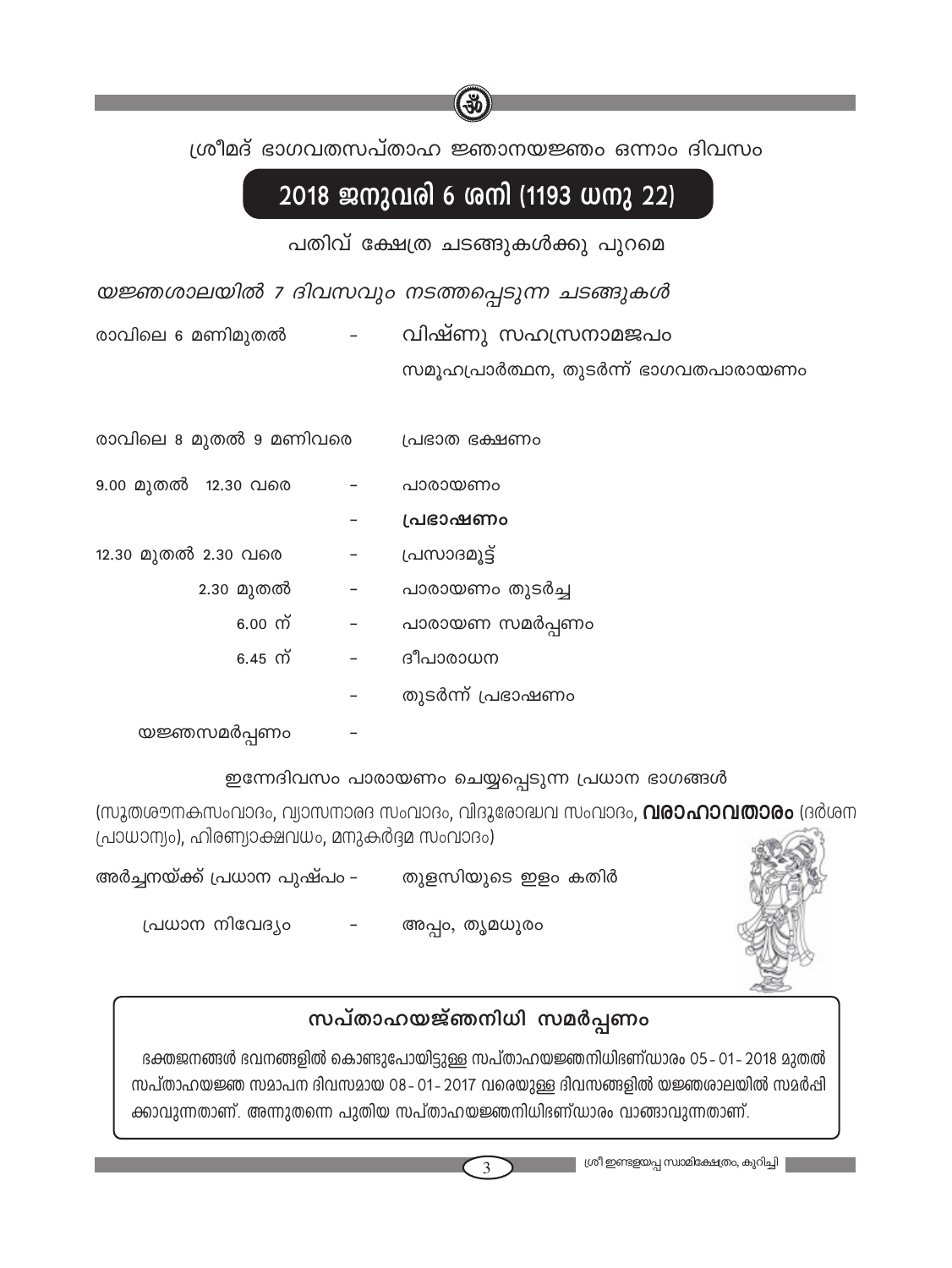|                  |                                                                                       | ινν                                                                                   |
|------------------|---------------------------------------------------------------------------------------|---------------------------------------------------------------------------------------|
| രാത്രി 9 മണിമുതൽ |                                                                                       | മേജർസെറ്റ് കഥകളി                                                                      |
|                  |                                                                                       | പുറപ്പാട് : കുമാരി കാർത്തിക കേളി                                                      |
|                  |                                                                                       | കഥ 1 : പൂതനാമോക്ഷം                                                                    |
|                  |                                                                                       | (പൂതനാമോക്ഷം കഥ വഴിപാടായി സമർപ്പിക്കുന്നത് <b>ശ്രീ. സന്തോഷ്കുമാർ, കുന്നുകുഴിയിൽ</b> ) |
|                  |                                                                                       | ലളിത : സർവ്വശ്രീ കലാകേന്ദ്രം മുരളീകൃഷ്ണൻ                                              |
| കഥ 2             | $\ddot{\cdot}$                                                                        | കിരാതം                                                                                |
| അർജ്ജുനൻ :       |                                                                                       | സർവ്വശീ കലാനിലയം വിജയൻ                                                                |
| കാട്ടാളൻ         | $\mathcal{L}^{\text{max}}_{\text{max}}$ . The $\mathcal{L}^{\text{max}}_{\text{max}}$ | ഹരിപ്പാട് ബാലകൃഷ്ണൻ                                                                   |
| കാട്ടാളപത്നി     | $\mathcal{L}^{\text{max}}_{\text{max}}$ . The $\mathcal{L}^{\text{max}}_{\text{max}}$ | കലാകേന്ദ്രം മുരളീധരൻ നമ്പൂതിരി                                                        |
| ശിവൻ             | $\mathbb{E}[\mathcal{E}^{\text{max}}]$                                                | മാസ്റ്റർ സിദ്ധാർത്ഥ് കേളി                                                             |
| പാർവ്വതി :       |                                                                                       | മാസ്റ്റർ ആകാശ് കേളി                                                                   |
| പാട്ട്           | $\sim 100$ M $_\odot$                                                                 | സർവ്വശ്രീ കലാമണ്ഡലം ബാലചന്ദ്രൻ                                                        |
|                  |                                                                                       | സർവ്വശ്രീ പരിമണം മധു                                                                  |
| ചെണ്ട            | $\ddot{\cdot}$                                                                        | സർവ്വശ്രീ കലാഭാരതി പീതാംബരൻ                                                           |
| മദ്ദളം           | $\ddot{\phantom{a}}$                                                                  | സർവ്വശ്രീ കലാമണ്ഡലം ചുനക്കര അജികൃഷ്ണൻ                                                 |
|                  |                                                                                       | കലാമണ്ഡലം അനന്തുശങ്കർ                                                                 |
| ചുട്ടി           | $\ddot{\cdot}$                                                                        | സർവ്വശ്രീ ആർട്ടിസ്റ്റ് നീലംപേരൂർ ജയപ്രകാശ്                                            |
| കഥകളിയോഗം        |                                                                                       | ശ്രീവല്ലഭവിലാസം കഥകളിയോഗം തിരുവല്ല                                                    |

ഇണ്ടളയപ്പ സ്വാമിയുടെ പ്രധാന വഴിപാടായ കിരാതം കഥകളി വഴിപാടായി സമർപ്പിക്കുന്നത് ശ്രീ. ചന്ദ്രശേഖരപിള്ള, ലക്ഷ്മിവിലാസം, കുറിച്ചി

ശ്രീമദ് ഭാഗവതസപ്താഹ ജ്ഞാനയജ്ഞം 2-ാം ദിവസം

# 2018 ജനുവരി 7 ഞായർ (1193 ധനു 23)

പതിവ് ക്ഷേത്ര ചടങ്ങുകൾക്കുപുറമെ

#### യജ്ഞയശാലയിൽ

പ്രധാന പാരായണ ഭാഗങ്ങൾ: കപിലോപദേശം, ധ്രുവചരിതം, പൃഥുചരിതം, പുരഞ്ജനോപാഖ്യാനം, ഋഷഭയോഗിശ്വര ചരിതം, ഭരതചരിതം

| പ്രധാന നിവേദ്യം | പാൽപ്പായസം        |
|-----------------|-------------------|
| അർച്ചനയ്ക്ക്    | വെളുത്ത പുഷ്പങ്ങൾ |

രാത്രി 8 മണിമുതൽ സംഗീതാരാധന

> കേളി കഥകളി വിദ്യാലയത്തിലെ സംഗീത അധ്യാപകൻ ശ്രീ. പ്രദീപ് പാലമറ്റവും വിദ്യാർത്ഥികളും

 $\overline{4}$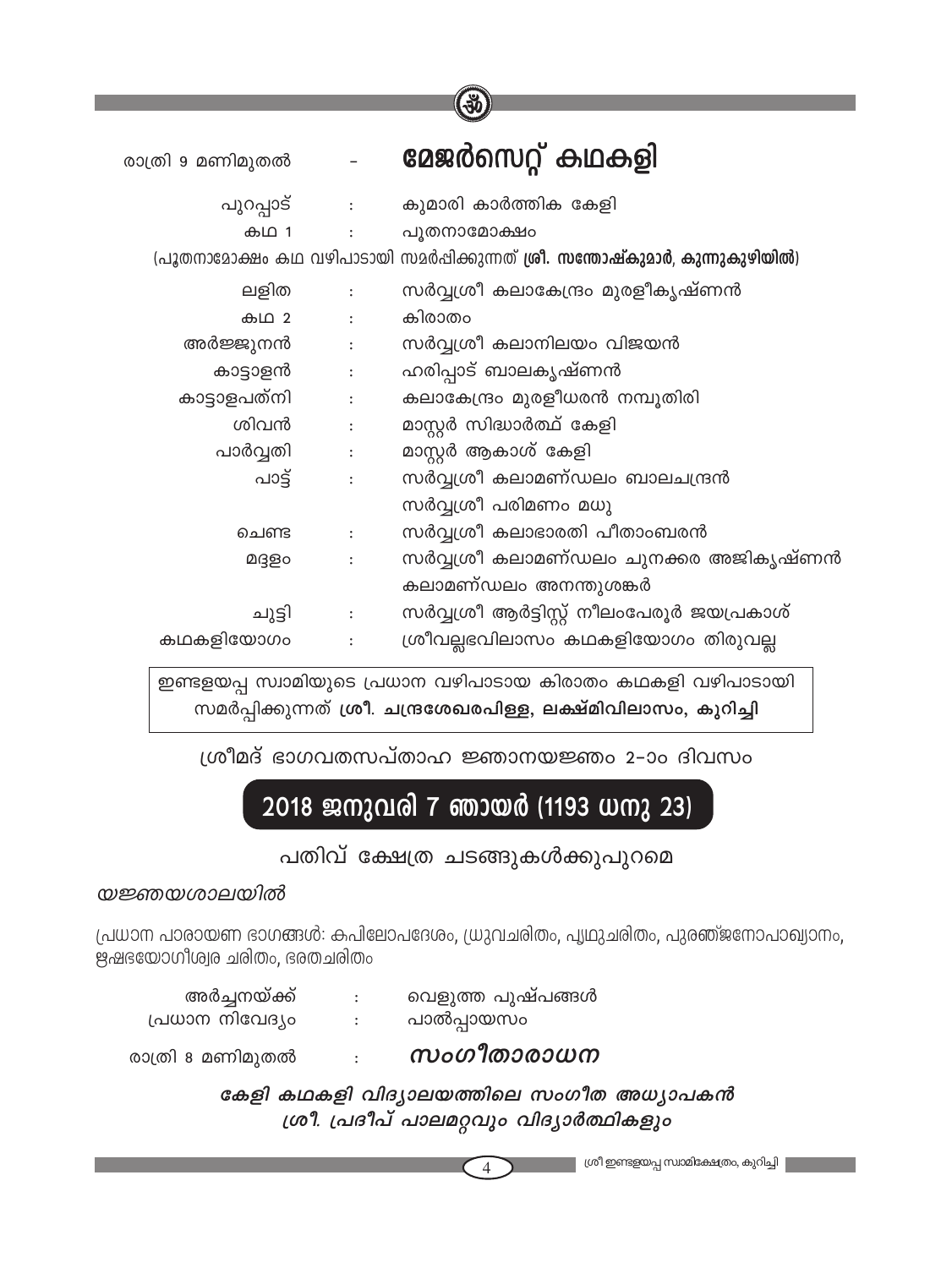

# 2018 ജനുവരി 8 തിങ്കൾ (1193 ധനു 24)

പതിവ് ക്ഷേത്ര ചടങ്ങുകൾക്കുപുറമെ

യജ്ഞശാലയിൽ

 $($ പധാന പാരായണ ഭാഗങ്ങൾ:

അജാമിളോപാഖ്യാനം, പ്രഹ്ളാദചരിതം, **നരസിംഹാവതാരം** (ദർശനപ്രാധാന്യം),

(പഹ്ളാദ സ്തുതി

| പ്രധാനവഴിപാട്    | $\ddot{\phantom{a}}$ | ശത്രുതാസംഹാര പുഷ്പാജ്ഞലി,<br>ചുവന്ന പൂഷ്പങ്ങൾ, മാലകൾ   |
|------------------|----------------------|--------------------------------------------------------|
| പ്രധാന നിവേദ്യം  | $\ddot{\phantom{a}}$ | പാനകം                                                  |
| രാത്രി 8 മണിമുതൽ | $\cdot$ :            | ്രരീ ഇണ്ടളയഷ ബാലഗോകുലം വിദ്യാർത്ഥികൾ<br>അവതരിഷിക്കുന്ന |

വിവിധ കലാപരിപാടിക*ൻ* 

 $100$ ിമദ് ഭാഗവത സപ്താഹയജ്ഞം 4–ാം ദിവസം

## 2018 ജനുവരി 9 ചൊവ്വ (1193 ധനു 25)

### പതിവ് ക്ഷേത്ര ചടങ്ങുകൾക്കുപുറമെ

യജ്ഞശാലയിൽ

 $($ പധാനപാരായണ ഭാഗങ്ങൾ:

 $W(0, \mathbb{R})$  ( $W(0, \mathbb{R})$ -alogal and  $\mathbb{R}$  and  $\mathbb{R}$  and  $\mathbb{R}$  are  $\mathbb{R}$  and  $\mathbb{R}$  are  $\mathbb{R}$  and  $\mathbb{R}$  are  $\mathbb{R}$  and  $\mathbb{R}$  are  $\mathbb{R}$  are  $\mathbb{R}$  are  $\mathbb{R}$  are  $\mathbb{R}$  are  $\mathbb{R}$  are

അംബരീക്ഷ ചരിതം, ശ്രീരാമാവതാരം, പരശുരാമാവതാരം,

# ്രിക്യഷ്ണാവതാരം

{][m\ ]pjv]-߃ : sNØn, cma-Xp-f-kn, Xma-c-∏q-hv, aµm-cw, ap√, Xpfkn (പധാന നിവേദ്യം തൃമധുരം, കദളിപ്പഴം, നെയ്യ്, പാൽപ്പായസം, വെണ്ണ,

പായസം, തേൻ

5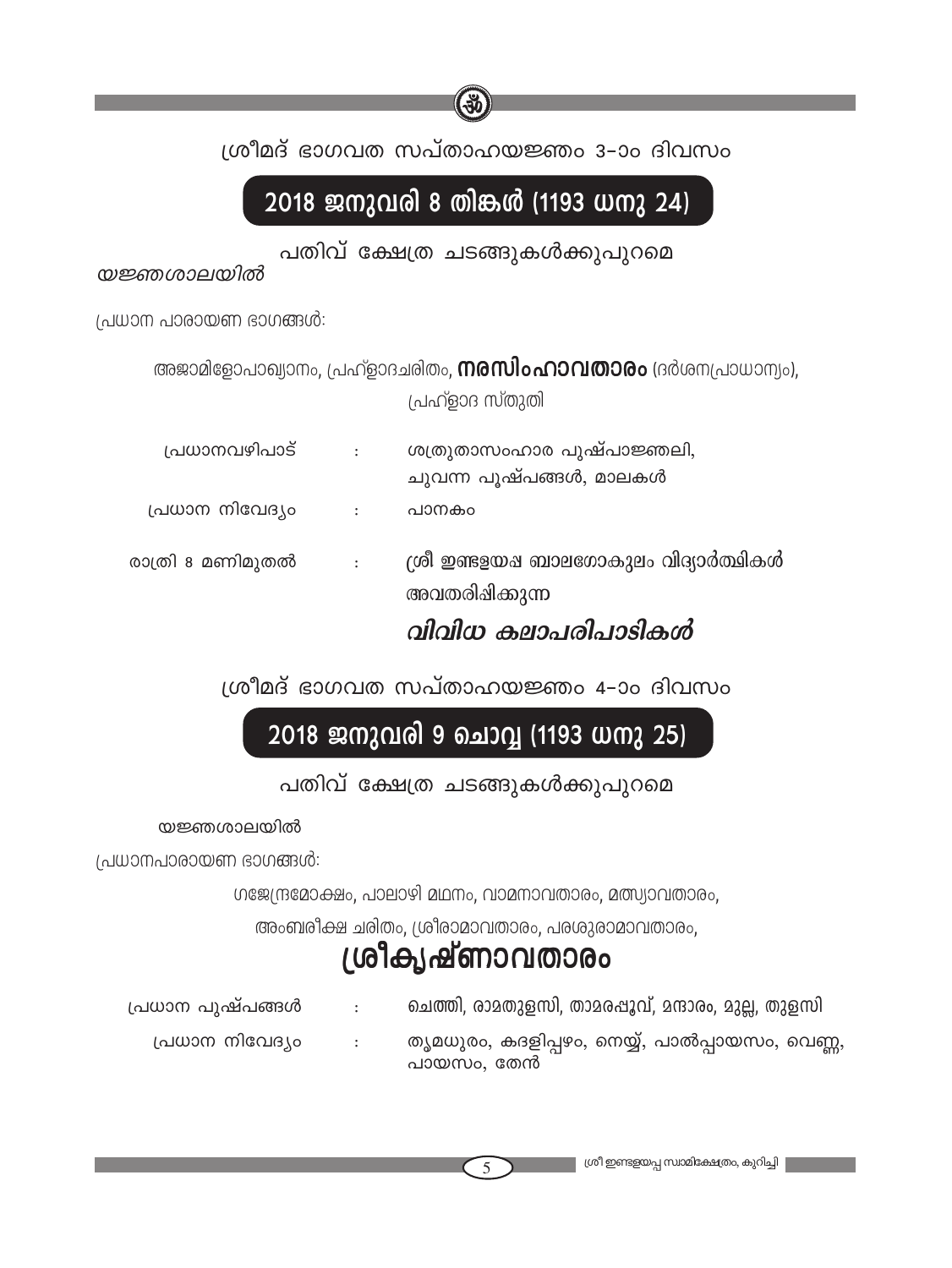

ശ്രീമദ് ഭാഗവത സപ്താഹയജ്ഞം 5–ാം ദിവസം

# 2018 ജനുവരി 10 ബുധൻ (1193 ധനു 26)

## പതിവ് ക്ഷേത്ര ചടങ്ങുകൾക്കുപുറമെ

യജ്ഞശാലയിൽ പ്രധാന പാരായണ ഭാഗങ്ങൾ: ബാലലീല, വത്സസ്തേയം, ബ്രഹ്മസ്തുതി, ഗോവർദ്ധ നോദ്ധാരണം, രാസക്രീഡ, കംസവധം, ഉദ്ധവദൂദ്, മുചുകുന്ദ മോക്ഷം, **രുശിണീസ്വയംവരം** 

| 6.00 മുതൽ       |                          | உலையும்வையாடு வதே                          |
|-----------------|--------------------------|--------------------------------------------|
|                 |                          | പായസം, വെറ്റിലപാക്ക്                       |
| പ്രധാന നിവേദ്യം | $\sim$ 1.                | മധുരപലഹാരങ്ങൾ, പഴവർഗ്ഗങ്ങൾ, പാൽ, നെയ്യ്,   |
|                 |                          | ശ്രീസുക്താർച്ചന, തുളസിമാല, കളഭം, കുങ്കുമം. |
| പ്രധാനവഴിപാട്   | $\sim 1000$ km s $^{-1}$ | സ്വയംവര മന്ത്ര പുഷ്പാജ്ഞലി, നിറപറ, മലർപറ,  |
|                 |                          |                                            |

സർവൈശ്വര്യ പൂജയിൽ പങ്കെടുക്കുന്ന എല്ലാവരും ഒരുക്കിയ പുഷ്പങ്ങൾ, രണ്ട് വാഴയില, വെറ്റില, അടയ്ക്ക, ദക്ഷിണ, തീർ്ത്ഥം വയ്ക്കുന്നതിനുള്ള പാത്രം മുത ലായവ കൊണ്ടുവരേണ്ടതും 15/- രൂപഅടച്ച് രസീത് വാങ്ങേണ്ടതുമാണ്.

| 6.30 ന് | $\overline{\phantom{0}}$ | ദീപാരാധന             |
|---------|--------------------------|----------------------|
| 8.00 ന് | $\overline{\phantom{0}}$ | അത്താഴപൂജ, ഹരിവരാസനം |

ശ്രീമദ് ഭാഗവത സപ്താഹയജ്ഞം 6-ാം ദിവസം

## 2018 ജനുവരി 11 വ്യാഴം (1193 ധനു 27)

പതിവ് ക്ഷേത്ര ചടങ്ങുകൾക്കുപുറമെ

യജ്ഞശാലയിൽ

പ്രധാന പാരായണഭാഗങ്ങൾ: സ്വമന്തകോപാഖ്യാനം, നരകാസുരവധം, രാജസൂയം, ബാണയുദ്ധം,

### **കുചേലോപാഖ്യാനം, സന്താനഗോപാലം**, ഉദ്ധവോപദേശം, ഹംസാവതാരം

| പ്രധാന വഴിപാട്  |  |
|-----------------|--|
| പ്രധാന നിവേദ്യം |  |

മുല്ല മാല പാൽ, വെണ്ണ, തൃമധുരം, തേൻ, കരിക്ക്, അവൽക്കിഴി, അവൽപ്പറ

6.00 മുതൽ

വിദ്യാഗോപാല മന്ത്ര സമൂഹാർച്ചന

വിദ്യാഗോപാല മന്ത്രാർച്ചനയിൽ പങ്കെടുക്കുന്ന എല്ലാവരും ഒരുക്കിയ പുഷ്പങ്ങൾ, രണ്ട് വാഴയില, വെറ്റില, അടയ്ക്ക, ദക്ഷിണ, തീർത്ഥം വയ്ക്കുന്നതിനുള്ള പാത്രം മുതലായവ കൊണ്ടുവരേണ്ടതും 15/– രുപഅടച്ച് രസീത് വാങ്ങേണ്ടതുമാണ്.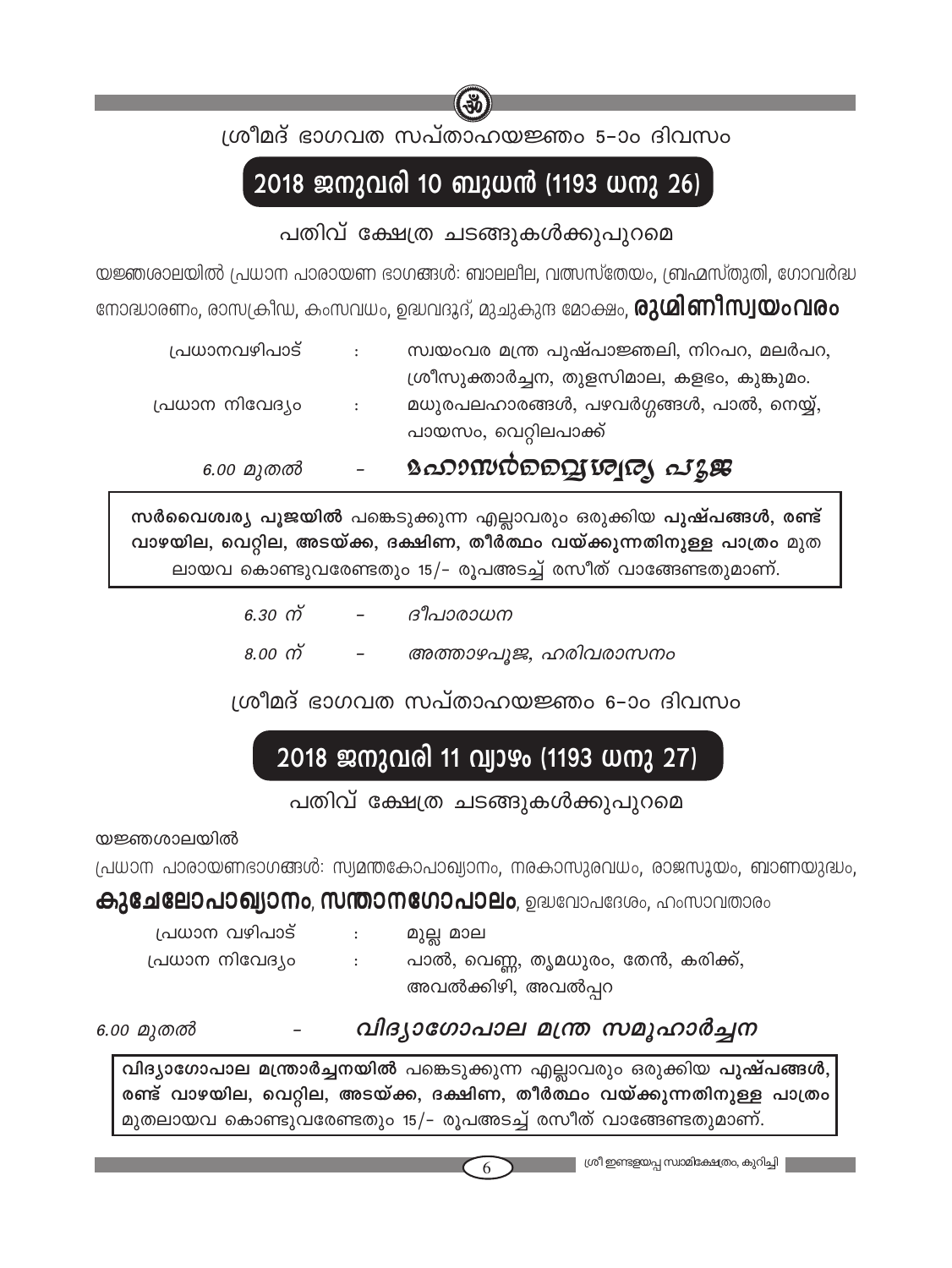

ശ്രീമദ് ഭാഗവത സപ്താഹയജ്ഞ സമാപനം

# 2018 ജനുവരി 12 വെള്ളി (1193 ധനു 28)

പതിവ് ക്ഷേത്ര ചടങ്ങുകൾക്കുപുറമെ

| രാവിലെ 9 മുതൽ  | സർഷത്തിന് നൂറും പാലും      |
|----------------|----------------------------|
| രാവിലെ 10 മുതൽ | <u> നവകം - പഞ്ചഗവ്വം -</u> |
|                | കലരാഭിഷേകം - ചെപ്പൂജ       |

#### യജ്ഞശാലയിൽ

പ്രധാന പാരായണ ഭാഗങ്ങൾ: കൽക്കി അവതാരം, പരീക്ഷിത്തിന്റെ മുക്തി, കലികാല വർണ്ണന ഭാഗവത സംഗ്രഹം

പ്രധാന നിവേദ്യം ഭതൻ, കരിക്ക്, വെറ്റില പാക്ക്

രാവിലെ 11 ന്  $\mathbf{S}$ 300വത സംഗ്രഹം, പുണ്യകലശാഭിഷേകം,  $\Delta \sim 10^{-10}$ 

 $\omega$ ജ്ഞസമർപ്പണം, നിവേദ്യം, ദീപാരാധന, ആചാര്യദക്ഷിണ, ഭദ്രദീപ ഉദ്വാസന

സർപ്പബലി രാത്രി 7.30 മുതൽ

ആദിമുലം വെട്ടിക്കോട്ട് ശ്രീ നാഗരാജാ ക്ഷേത്രം മേൽശാന്തി

ബ്രഹ്മശ്രീ ശ്രീനിവാസൻ നമ്പൂതിരിയുടെ പ്രധാന കാർമ്മികത്വത്തിൽ നടത്തപ്പെടുന്നു.

## 2018 ജനുവരി 13 ശനി (1193 ധനു 29)

പതിവ് ക്ഷേത്ര ചടങ്ങുകൾക്കുപുറമെ

| രാവിലെ 10 മുതൽ | $\ddot{\phantom{a}}$ | നവകം - പഞ്ചഗവ്വം -<br>കലരാദിഷേകം - ഉച്ചപൂജ |
|----------------|----------------------|--------------------------------------------|
| രാത്രി 7 മുതൽ  | $\sim$ 1 $^{\circ}$  | കേളി                                       |
| 9 മണിക്ക്      | $\cdot$              | മേജർ സെറ്റ് കഥകളി                          |
| പുറപ്പാട്      | $\ddot{\cdot}$       | സർവ്വശ്രീ മാസ്റ്റർ കാർത്തിക് കേളി          |
| കഥ 1           | $\ddot{\phantom{a}}$ | നളചരിതം 4–ാം ദിവസം                         |
| ബാഹുകൻ         | $\ddot{\cdot}$       | സർവ്വശ്രീ കലാനിലയം വിജയൻ                   |
| ദമയന്തി        | $\ddot{\cdot}$       | സർവ്വശ്രീ കലാമണ്ഡലം വിജയൻ                  |
| കേശിനി         | $\ddot{\cdot}$       | സർവ്വശ്രീ കലാമണ്ഡലം കാശിനാഥ്               |
|                |                      |                                            |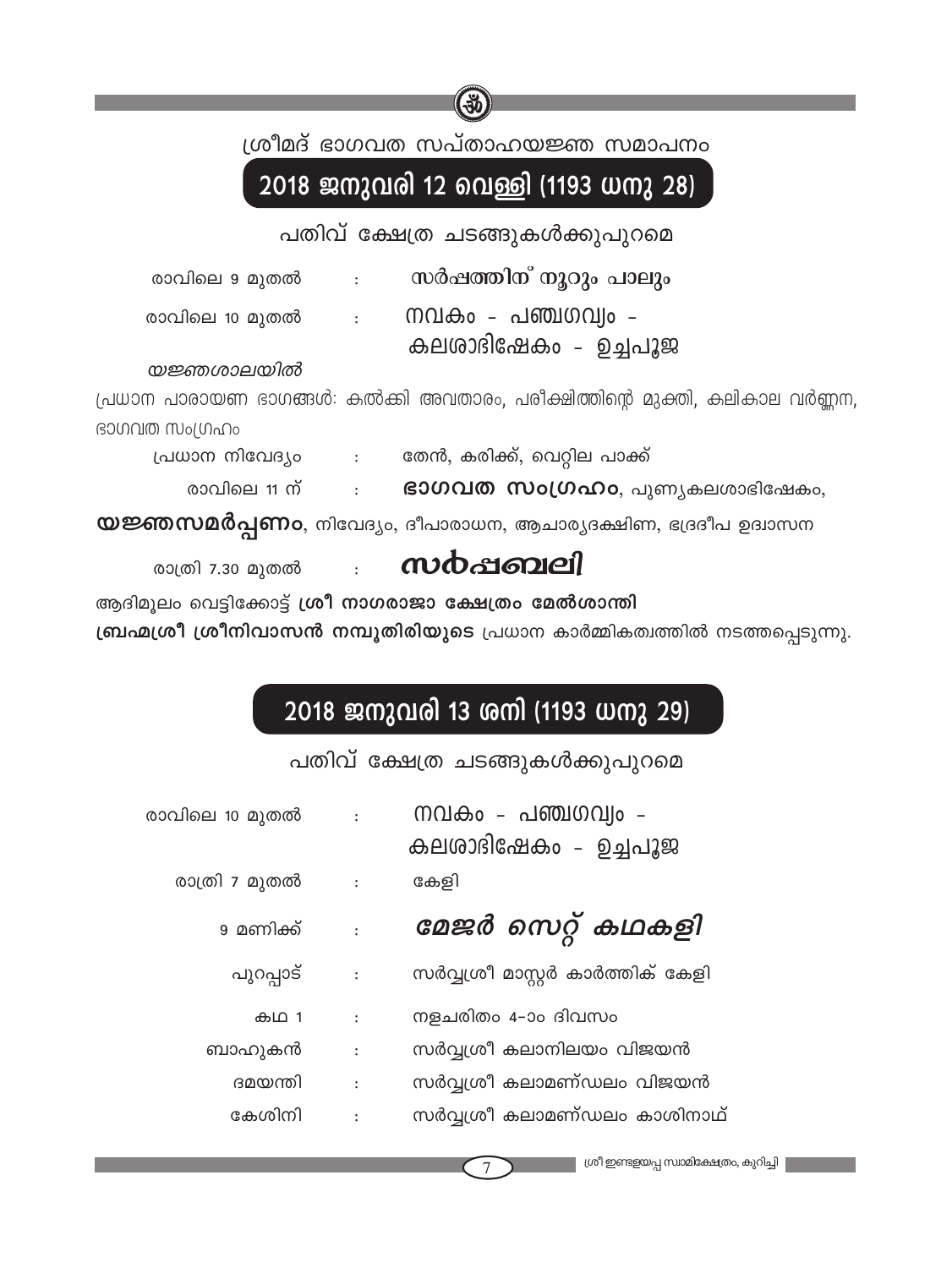|              |                | 36                                           |
|--------------|----------------|----------------------------------------------|
|              |                |                                              |
| കഥ 2         | $\ddot{\cdot}$ | കിരാതം                                       |
| അർജ്ജുനൻ     | $\ddot{\cdot}$ | സർവ്വശ്രീ കലാമണ്ഡലം രവികുമാർ                 |
| കാട്ടാളൻ     | $\ddot{\cdot}$ | സർവ്വശ്രീ കലാമണ്ഡലം രാമചന്ദ്രൻ ഉണ്ണിത്താൻ    |
| കാട്ടാളപത്നി | $\ddot{\cdot}$ | സർവ്വശ്രീ സദനം വിജയൻ                         |
| ശിവൻ         | $\ddot{\cdot}$ | സർവ്വശ്രീ മാസ്റ്റർ അനന്തകൃഷ്ണൻ കേളി          |
| പാർവ്വതി     | $\ddot{\cdot}$ | സർവ്വശ്രീ കുമാരി കാർത്തിക കേളി               |
| പാട്ട്       |                | സർവ്വശ്രീ കലാമണ്ഡലം സജീവൻ                    |
|              |                | സർവ്വശ്രീ പരിമണം മധു                         |
|              |                | സർവ്വശീ RLV സന്ദീപ്                          |
| ചെണ്ട        |                | സർവ്വശ്രീ കലാമണ്ഡലം രാമൻ നമ്പൂതിരി           |
|              |                | സർവ്വശ്രീ ഗോപീകൃഷ്ണൻ തമ്പുരാൻ, തൃപ്പൂണിത്തുറ |
| മദ്ദളം       |                | സർവ്വശ്രീ കലാമണ്ഡലം രാജ്നാരായണൻ              |
|              |                | സർവ്വശ്രീ കലാമണ്ഡലം രാഹുൽ നമ്പീശൻ            |
| ചുട്ടി       |                | സർവ്വശ്രീ ആർട്ടിസ്റ്റ് നീലംപേരൂർ ജയപ്രകാശ്   |

.<br>ഇണ്ടളയപ്പ സ്വാമിയുടെ പ്രധാന വഴിപാടായ കിരാതം കഥകളി വഴിപാടായി സമർപ്പിക്കുന്നത് ശ്രീ. അരുൺ കുമാർ എസ്. c/o എം. ടി. സലികുമാർ, വേളൂത്ര, കുറിച്ചി

# 2018 ജനുവരി 14 ഞായർ (1194 ധനു 30)

# മകര സംക്രാന്ത്രി ദിനം

ดอา emอง advamo ดอวดาร์ ณฑควบ เง

പതിവ് ക്ഷേത്ര ചടങ്ങുകൾക്കുപുറമെ

| രാവിലെ 8 മുതൽ |                      | <i>oA)92 MD9 ളിപ്പ്</i> (തിരുമുൻപിൽ നിറപറ സമർഷിക്കാവുന്നതാണ്)   |
|---------------|----------------------|-----------------------------------------------------------------|
| നാദസ്വരം      |                      | ശ്രീ നെടുംകുന്നം മോഹൻദാസ് & പാർട്ടി                             |
| ചെണ്ടമേളം     |                      | കലാമണ്ഡലം അരുൺ & പാർട്ടി                                        |
| 11.30 മുതൽ    | $\ddot{\cdot}$       | കലശാഭിഷേകം, ഉച്ചഃപൂജ                                            |
| 12.30 മുതൽ    | $\ddot{\phantom{a}}$ | <b>മഹാ</b> പ്രസാദമുട്ട്                                         |
| രാത്രി 7 ന്   | $\ddot{\phantom{a}}$ | <i>oA)92 MD9 ളിപ്പ്</i> (തിരുമുൻപിൽ നിറപറ സമർപ്പിക്കാവുന്നതാണ്) |
|               |                      | ശ്രീ ഇണ്ടളയപ്പ സ്വാമിക്ഷേത്രം, കുറിച്ചി<br>8                    |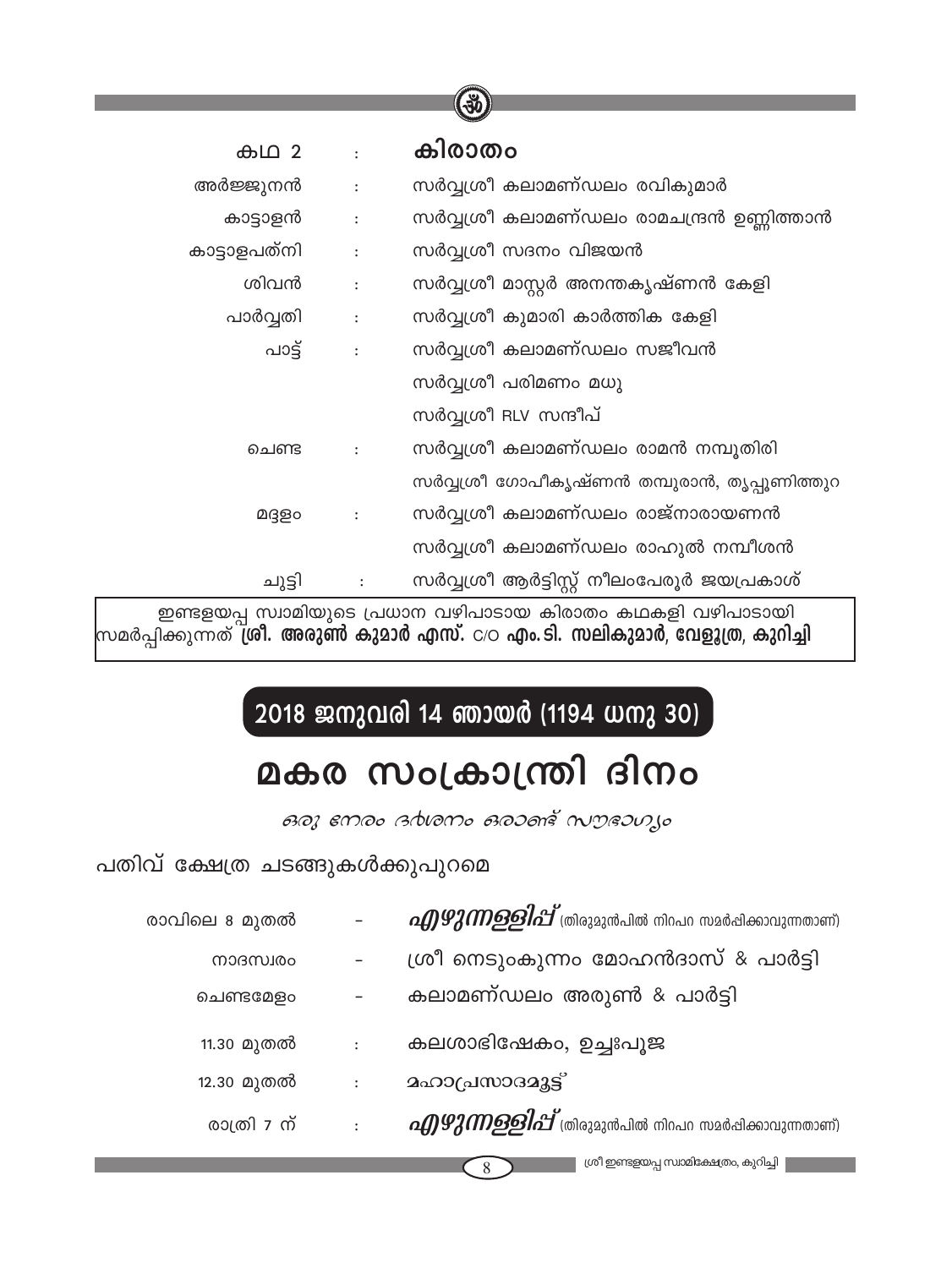|                                    | $\left( 30 \right)$                               |
|------------------------------------|---------------------------------------------------|
|                                    |                                                   |
| 6.30 ന്<br>$\ddot{\cdot}$          | ദീപാരാധന                                          |
| നാദസ്വരം                           | ശ്രീ നെടുംകുന്നം മോഹൻദാസ് & പാർട്ടി               |
| ചെണ്ടമേളം                          | കലാമണ്ഡലം അരുൺ & പാർട്ടി                          |
| രാത്രി 9 മണിമുതൽ<br>$\ddot{\cdot}$ | കഥകളിപ്പദ കച്ചേരി                                 |
| ഗായകർ<br>$\ddot{\cdot}$            | ശ്രീ. കലാമണ്ഡലം കൃഷ്ണകുമാർ                        |
|                                    | ശ്രീ. കലാമണ്ഡലം വിഷ്ണു                            |
| ചെണ്ട<br>$\ddot{\cdot}$            | ശ്രീ. കലാമണ്ഡലം രവിശങ്കർ                          |
| മദ്ദളം<br>:                        | ശ്രീ. കലാമണ്ഡലം രാഹുൽ നമ്പീശൻ                     |
| ഇടയ്ക്ക<br>$\ddot{\cdot}$          | ശ്രീ. കലാമണ്ഡലം അരുൺ                              |
| 10.30 ന്<br>÷                      | വിശേഷാൽ സംക്രമ പൂജ, നെയ്യഭിഷേകം<br>(ദർശന പ്രധാനം) |

## ,<br>ഓരോദിവസത്തെയും യജ്ഞം വഴിപാടായി സമർപ്പിക്കുന്നവർ

കുമാരി ഗംഗ & കുമാരി കൃഷ്ണ, തെക്കേവേളൂത്ര ർ ബേബി ഐശ്വര്യ ശ്രീജി, താഴ്ചയിൽ, കുറിച്ചി ശ്രീമതി സന്ധ്യാവിപിൻ, പുത്തൻവീട്, കുറിച്ചി ശ്രീ. ഹരികൃഷ്ണൻ, പാർവ്വതിനിവാസ്, കുറിച്ചി .<br>സി ശ്രീക്കുട്ടൻ C/o ഹരികുമാർ, തെക്കേവേളൂത്ര, കുറിച്ചി ശ്രീ. ബാലകൃഷ്ണൻ, കുന്നുംപുറത്ത്, പത്തനംതിട്ട ഭാഗ്യശ്രീറാം & ഭഗവത്റാം, കോറപ്പള്ളിൽ ഇല്ലം, മണിമല

| 1-ാം ദിവസം | ജനുവരി 6 ശനി     |
|------------|------------------|
| 2-ാം ദിവസം | ജനുവരി 7 ഞായർ    |
| 3-ാം ദിവസം | ജനുവരി 8 തിങ്കൾ  |
| 4-ാം ദിവസം | ജനുവരി 9 ചൊവ്വ   |
| 5-ാം ദിവസം | ജനുവരി 10 ബുധര   |
| 6-ാം ദിവസം | ജനുവരി 11 വ്യാഴം |
| 7-ാപദിവസം  | ജസവരി 12 വെള്ളി  |

## ഓരോ ദിവസത്തെയും അഹസ്സ് വഴിപാടായി സമർപ്പിക്കുന്നവർ

| ജനുവരി 5  | വെള്ളി | ശ്രീ. ഓമനകുട്ടൻ, കാക്കനാട്ട്, കുറിച്ചി               |
|-----------|--------|------------------------------------------------------|
| ജനുവരി 6  | ശനി    | ശ്രീ. ഹരികൃഷ്ണൻ & ഹരിപ്രിയ, പിച്ചകപ്പള്ളിൽ, കുറിച്ചി |
| ജനുവരി 7  | ഞായർ   | ശ്രീ. അപ്പു, മച്ചാട്ടിൽ, കുറിച്ചി                    |
| ജനുവരി 8  | തിങ്കൾ | ശ്രീമതി ശ്യാമളാംബ, ഗൗരീശം, കുറിച്ചി                  |
| ജനുവരി 9  | ചൊവ്വ  | ശ്രീ വൽസലകുമാർ, മംഗലത്ത്, കുറിച്ചി                   |
| ജനുവരി 10 | ബുധൻ   | ശ്രീക്കുട്ടൻ C/O ഹരികുമാർ, തെക്കേവേളൂത്ര, കുറിച്ചി   |
|           |        |                                                      |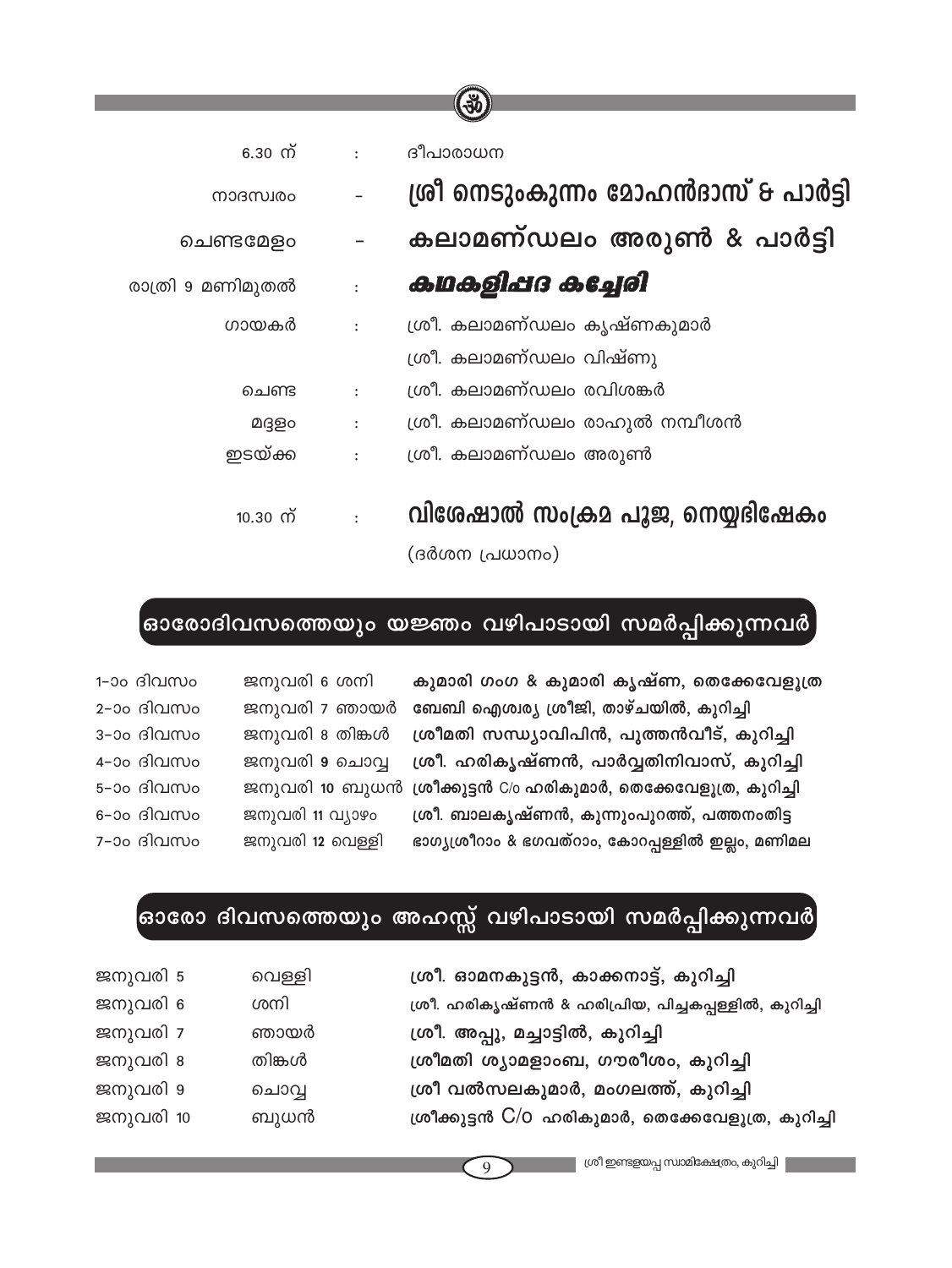ഓരോ ദിവസത്തെയും അഹസ്സ് വഴിപാടായി സമർപ്പിക്കുന്നവർ തുടർച്ച...

| ജനുവരി 11 | വ്യാഴം | ശ്രീ. ബാലകൃഷ്ണൻ, കുന്നുംപുറത്ത്, പത്തനംതിട്ട |
|-----------|--------|----------------------------------------------|
| ജനുവരി 12 | വെള്ളി | ശ്രീ. മോഹൻ കുമാർ, ഐക്കരത്താഴ, കുറിച്ചി       |
| ജനുവരി 13 | ശനി    | ശ്രീമതി സഞ്ജു, ഇടശേരിൽ, കുറിച്ചി             |
| ജനുവരി 14 | ഞായർ   | ശ്രീ. ശ്രീകുമാർ, ശ്രീശൈലം, ചോഴിയക്കാട്       |

 $\frac{3}{2}$ 

## ജനുവരി 14 ന്

(വിശേഷാൽ മകരസംക്രമ പൂജ വഴിപാടായി സമർപ്പിക്കുന്നത്) മാസ്റ്റർ ആദർശ് & വൈഗ **c**/ം വിനോദ്കുമാർ, പുല്ലംപ്ലായിൽ

## ചുറ്റുവിളക്ക് / ദീപാരാധന വഴിപാടായി സമർപ്പിക്കുന്നവർ

| ജനുവരി 5  | ശ്രീ. രവീന്ദ്രൻ – രവിപ്രിയ, കുറിച്ചി                         |
|-----------|--------------------------------------------------------------|
| ജനുവരി 6  | ശ്രീ. അദ്വൈത് & ആദിദേവ് C/o എം.സി. സമോദ്, മനന്താനം, കുറിച്ചി |
| ജനുവരി 7  | ശ്രീ. പുഷ്പൻ, തെക്കേവേളൂത്ര, കുറിച്ചി                        |
| ജനുവരി 8  | ശ്രീ. പ്രവീൺ, അമ്പാടി, കുറിച്ചി                              |
| ജനുവരി 9  | ശ്രീ. രവീന്ദ്രൻ, പുതുമാടം, കുറിച്ചി                          |
| ജനുവരി 10 | ശ്രീക്കുട്ടൻ C/o ഹരികുമാർ, തെക്കേവേളൂത്ര, കുറിച്ചി           |
| ജനുവരി 11 | ശ്രീ. ബാലകൃഷ്ണൻ , കുന്നുംപുറത്ത്, പത്തനംതിട്ട                |
| ജനുവരി 12 | ശ്രീ. വിശ്വനാഥകൈമൾ, സുധർമ്മ, പാത്താമുട്ടം                    |
| ജനുവരി 13 | ശ്രീ. പ്രദീപ്കുമാർ, കുന്നുകുഴി, കുറിച്ചി                     |
| ജനുവരി 14 | ശ്രീ. സുരേഷ്, മാച്ചാട്ടിൽ, കുറിച്ചി                          |

കിരാതം കഥകളി വഴിപാടായി സമർപ്പിക്കുന്നത്

ജനുവരി 6 - ശ്രീ. ചന്ദ്രശേഖരപിള്ള, ലക്ഷ്മി വിലാസം

ജനുവരി 13 - ശ്രീ. അരുൺ കുമാർ എസ്. C/O എം.ടി.സലികുമാർ, വേളൂത്ര

നെയ്യ് 1 പാട്ട സമർപ്പിക്കുന്നത്

ശ്രീ. ജഗദീശൻ പുതുശേരിമഠം, കുറിച്ചി

മകരസംക്രാന്തി ദിനം (മഹാപ്രസദാമൂട്ട്)

ശ്രീമതി രത്നമ്മ ഗോവിന്ദം, പുതുപ്പള്ളി

10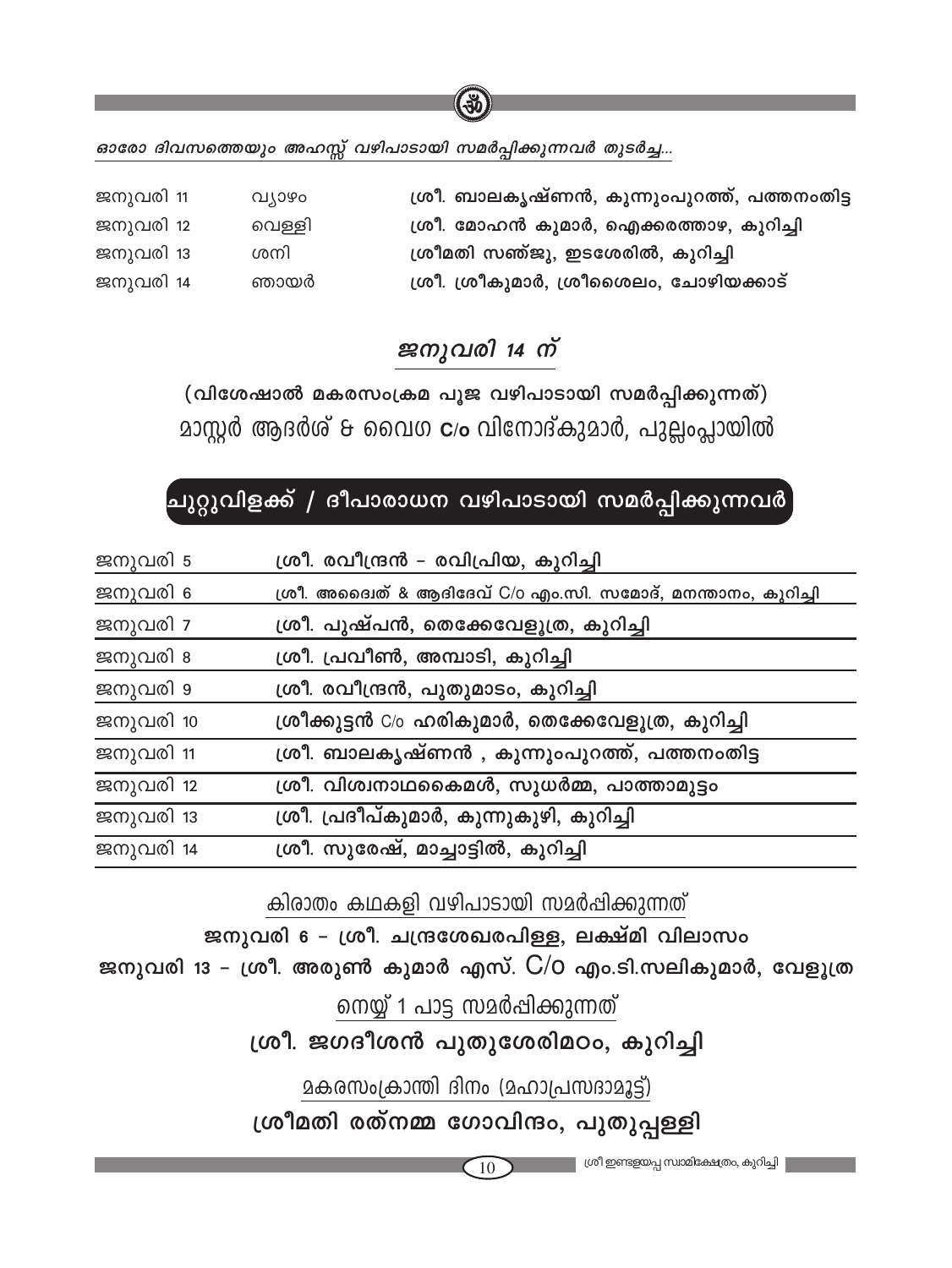### <mark>(കലശാഭിഷേകം വഴിപാടായി സമർപ്പിക്കുന്നവർ</mark>

| ജനുവരി 5  | ശ്രീ. സന്തോഷ്, തൈപ്പറമ്പ് C/O സദാനന്ദൻ, മനന്താനം, കുറിച്ചി |
|-----------|------------------------------------------------------------|
| ജനുവരി 6  | കുമാരി സുഷമ, കുറിച്ചി                                      |
| ജനുവരി 7  | ശ്രീ. ജയകുമാർ, ചോറ്റപ്പറമ്പ്                               |
| ജനുവരി 8  | ശ്രീ. ശിവപ്രസാദ്, വാഴയിൽ, കുറിച്ചി                         |
| ജനുവരി 9  | ശ്രീ. സദാനന്ദൻ, മനന്താനം, കുറിച്ചി                         |
| ജനുവരി 10 | ശ്രീ. വിഷ്ണു ചന്ദ്രൻ, അമ്പഴത്തുങ്കൽ, കുറിച്ചി              |
| ജനുവരി 11 | ശ്രീ. സത്യദാസ്, തുണ്ടിയിൽ, കുറിച്ചി                        |
| ജനുവരി 12 | ശ്രീ. വിജയകുമാർ, പൂത്തൂര്                                  |
| ജനുവരി 13 | ശ്രീമതി സഞ്ജു, ഇടശേരിൽ                                     |
| ജനുവരി 12 | ശ്രീ. വിനോദ്, കാർത്തിക                                     |

### $\boldsymbol{\epsilon}$ രു ചാക്ക് അരി വഴിപാടായി സമർപ്പിക്കുന്നത്

 $[$ ശി.സോമനാഥൻ, പുത്തൻചിറ 1ശീ.വത്സലകുമാർ, മംഗലത്ത്  $[$ ശി.മോഹനൻ, തുമ്പയിൽ ത്രി.ജയകുമാർ, ഗോകുലം  $[$ ശി.വിജയകുമാർ, ഇടത്തിൽ ്രരീ.ദിലീപ്കുമാർ , പുല്ലംപ്ലായിൽ *i*ശീ.മോഹൻകുമാർ, പുതുമനഇലം  $[$ ശി.സുരേഷ്കുമാർ, പതുമനഇലം

ഗുരു ഇലക്ട്രിക്കൽസ് & സാനിട്ടറീസ്, മന്ദിരംകവല കുമാരി മൈത്രി രജ്ഞിത്ത്, പട്ടമനഇല്ലം, ചക്കുളത്തുകാവ്  $[$ ശ്രീഹരിശർമ്മ, പൂങ്കാവിൽ ഇല്ലം, ചമ്പക്കര ത്രീ. നന്ദകുമാർ, നീരാജ്ഞനം, കുറിച്ചി ക്രീ. ഹരികുമാർ ടി.ഇ., ഹരിമന്ദിരം ്രരീ. രാധാകൃഷ്ണൻ, വാഴയിൽ, കുറിച്ചി ക്രീ. സജിത രാജേഷ്, ഡ്രീംസ്, കുറിച്ചി

### ഒരുപാട്ട എണ്ണ വഴിപാടായി സമർപ്പിക്കുന്നവർ

- ്രി. പ്രസാദ്, കണ്ണാട്ട്പറമ്പ്, കുറിച്ചി
- $[$ ശി, സുരേഷ്, പായിപ്പാട്, കുറിച്ചി
- $[$ ശി. എം.എസ്. വിജയൻ, മങ്ങാട്ട്, കുറിച്ചി
- $[$ ശി. തങ്കച്ചൻ, നായ്ക്കുമഠം, കുറിച്ചി
- $[$ ശി, രാകേഷ്, പേരൂർ, കുറിച്ചി
- $[$ ശി. ഡോ. എസ്.കെ.എൻ കൈമൾ, ലാവണ്വ- അമ്പഴത്തുങ്കൽ  $\omega$ ി.വി.എ. ഫാർമസി, ചിങ്ങവനം
- $[$ ശി. മൈത്രി രജ്ഞിത് പട്ടമനഇല്ലം, ചക്കുളത്തുകാവ്
- $[0.01]$ . കുഞ്ഞുമോൻ ആചാര്വ ശുഭാലയം
- $[$ ശി. അഡ്വ: ജയചന്ദ്രൻ , ശിവക്വപ
- ശ്രീ. സജീകുമാർ ശരത്ജൂവലറി-ചിങ്ങവനം
- $[$ ശി, രാമക്വഷ്ണൻ നായർ, ഐശ്വര്വ, കുറിച്ചി
- $|$ ശി, കെ.ജി.രാജു, കുന്നുംപുറത്ത്, കുറിച്ചി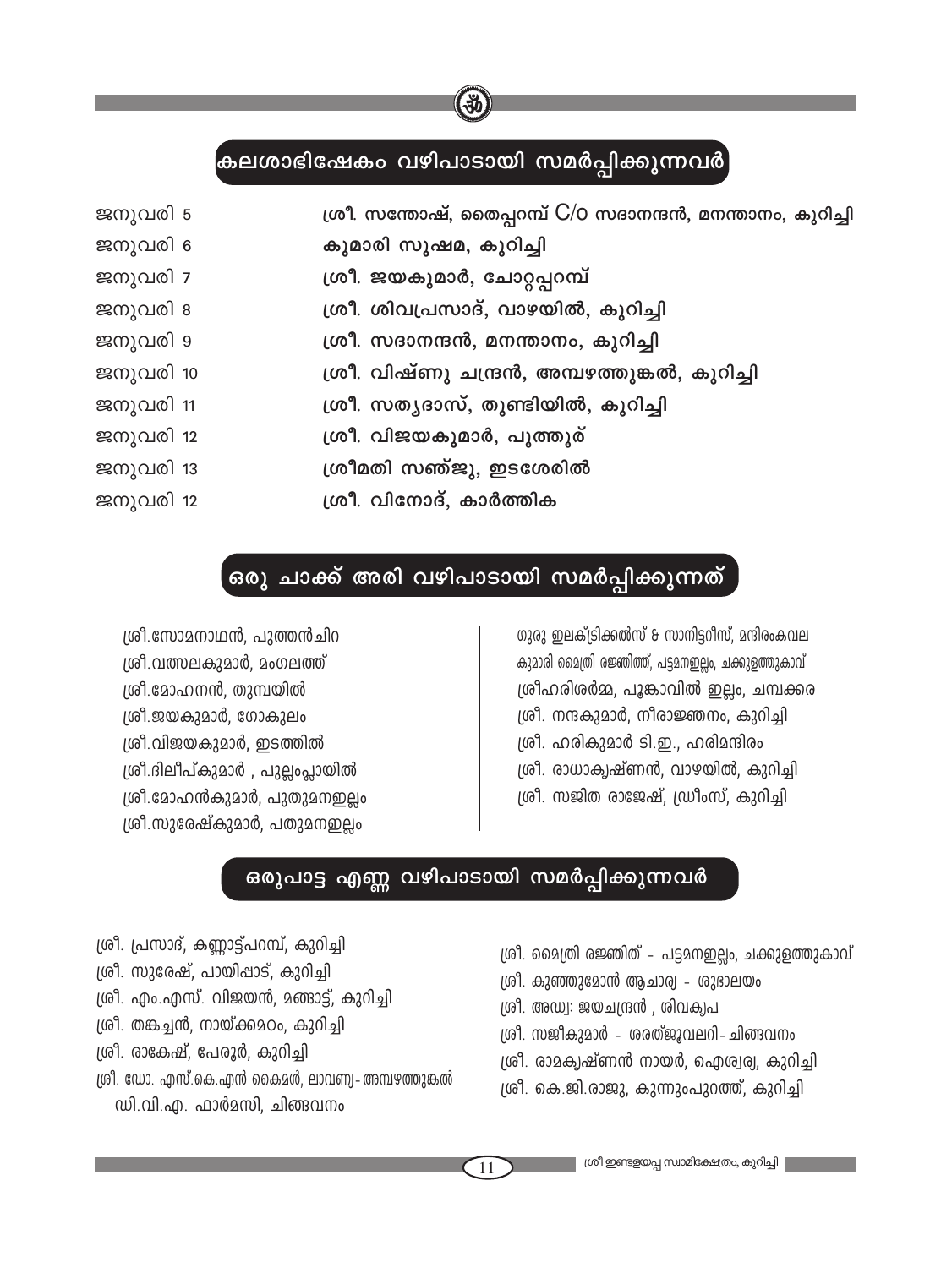## (പ്രസാദമൂട്ട് വഴിപാടായി സമർപ്പിക്കുന്നവർ

കൊച്ചുമോൻ പാറാത്താഴ, കുറിച്ചി രാജു പാറാത്താഴ, കുറിച്ചി ശ്രീഷ്മ ഗിരീഷ് കുരിക്കലോടയിൽ, കുറിച്ചി ശിവഗംഗ ചിറയിൽ, കുറിച്ചി പ്പഥി, C/o ജയലാൽ കളത്തിപ്പറമ്പിൽ, കുറിചി ആദിക്വഷ്ണ ആലയ്ക്കാമണേൽ, കുറിച്ചി അശ്വതി & ആര്വ C/o റോജി ആലയ്ക്കാമണേൽ, കുറിച്ചി ആകർഷ് C/o രജ്ഞുമോൻ ആലയ്ക്കാമണേൽ, കുറിച്ചി രാഹുൽ പുതുമാടം, കുറിച്ചി പ്രഭാകരൻ മുട്ടത്ത്, കുറിച്ചി കണ്ണൻ തെക്കേപറമ്പ്, കുറിച്ചി ചന്ദ്രൻ തെക്കേപറമ്പ്, കുറിച്ചി ദാസ്കരൻ പുതുമാടം, കുറിച്ചി ഹരിദാസ് തട്ടാംപറമ്പ്, കുറിച്ചി പ്രഭാകരൻ വാഴയിൽ, കുറിച്ചി <u>മഹേഷ് തുമ്പയിൽ, കുറിച്ചി</u> രാജേന്ദ്രൻ പായിപ്പാട്, കുറിച്ചി അനിൽ കുമാർ പലാറുതാഴ്ചയിൽ, കുറിച്ചി ലീലാമ്മ പുത്തൻചിറയിൽ, കുറിച്ചി വിജയകുമാർ, പല്ലാറ്റുതാഴ്ചയിൽ ഗോപി തുമ്പയിൽ, കുറിച്ചി സുദ്യദാമ്മ മങ്ങാട്, കുറിച്ചി ദിവാകരൻ മനന്താനം, കുറിച്ചി അപ്പുക്കുട്ടൻ നായർ ഇടത്തിൽ, കുറിച്ചി ഇ. പരമേശ്വരൻ നായർ ഇടത്തിൽ, കുറിച്ചി ഗോപാലക്വഷ്ണൻ ആനന്ദഭവൻ, കുറിച്ചി ഗോവിന്ദൻകുട്ടി ലക്ഷ്മി നിവാസ്, കുറിച്ചി രമേശൻ, കൊണ്ടൂപറമ്പിൽ അനിൽകുമാർ ആനാരിൽ, കുറിച്ചി അജികുമാർ നിഷാഭവൻ, കുറിച്ചി ശ്രീകുമാർ ശ്രീദവൻ, കുറിച്ചി ജയകുമാർ പുതുഷറമ്പ്, കുറിച്ചി ബാബു നേര്വത്രപറമ്പ്, കുറിച്ചി

മധു പായിപ്പാട്, കുറിച്ചി വിശ്വംഭരൻ പൂമംഗലം, കുറിച്ചി രാജപ്പൻ കുഴുവേലിൽ, കുറിച്ചി സദാശിവൻപിള്ള, കൈലാസ്ഭവൻ രാധാക്വഷ്ണൻ പുതുശേരിമഠം, കുറിച്ചി നീരജ മഹേഷ് വാളകത്തിൽ, നെല്ലാട് പ്രസന്നൻ പ്രവീൺ നിവാസ്, കുറിച്ചി അഭിലാഷ് പടിഞ്ഞാറേക്കൂറ്. കുറിച്ചി ആനന്ദ് പുത്തൻപറമ്പിൽ, കൊല്ലാട് വിജയപ്പൻ വാര്വവീട്. കുറിചി ഹരികുമാർ ചോറപറമ്പ്, കുറിച്ചി അർജ്ജുനൻ C/o അശോക് കുമാർ അനന്ദുഭവൻ, കുറിച്ചി മനോജ്, പിച്ചകപ്പള്ളിൽ കേശവപിള്ള, പറമ്പാട്, കുറിച്ചി ഗോപാലപിള്ള പല്ലാറ്. കുറിച്ചി അനിൽകുമാർ അനുഗ്രഹ, കുറിച്ചി രോഹിത് ഓപ്പാന്തറ, കുറിച്ചി മണിയപ്പൻ രത്നാലയം, കുറിച്ചി സുരേഷ് ചിറയിൽ, കുറിച്ചി സുരേഷ് കുമാർ മുട്ടത്ത്, കുറിച്ചി സജി മുട്ടത്ത്, കുറിച്ചി ശശി മുട്ടത്ത്, കുറിച്ചി പ്രമോദ് മനന്താനം, മുട്ടത്ത്, കുറിച്ചി രതീഷ് റി.കെ. പായിപ്പാട്, കുറിച്ചി തങ്കച്ചൻ കലഞ്ഞൂർ, കുറിച്ചി സജി തെക്കേവേളൂത്ര, കുറിച്ചി രാഹുൽ രാജീവ് മനന്താനം, കുറിച്ചി മനോജ് ചമ്മൻകോട്, കുറിച്ചി ഓമനക്കുട്ടൻ മനന്താനം, കുറിച്ചി ക്വഷ്ണൻകുട്ടി കൊച്ചുമഠം, കുറിച്ചി ബാലചന്ദ്രൻ നായർ ഐശ്വര്വ, കുറിച്ചി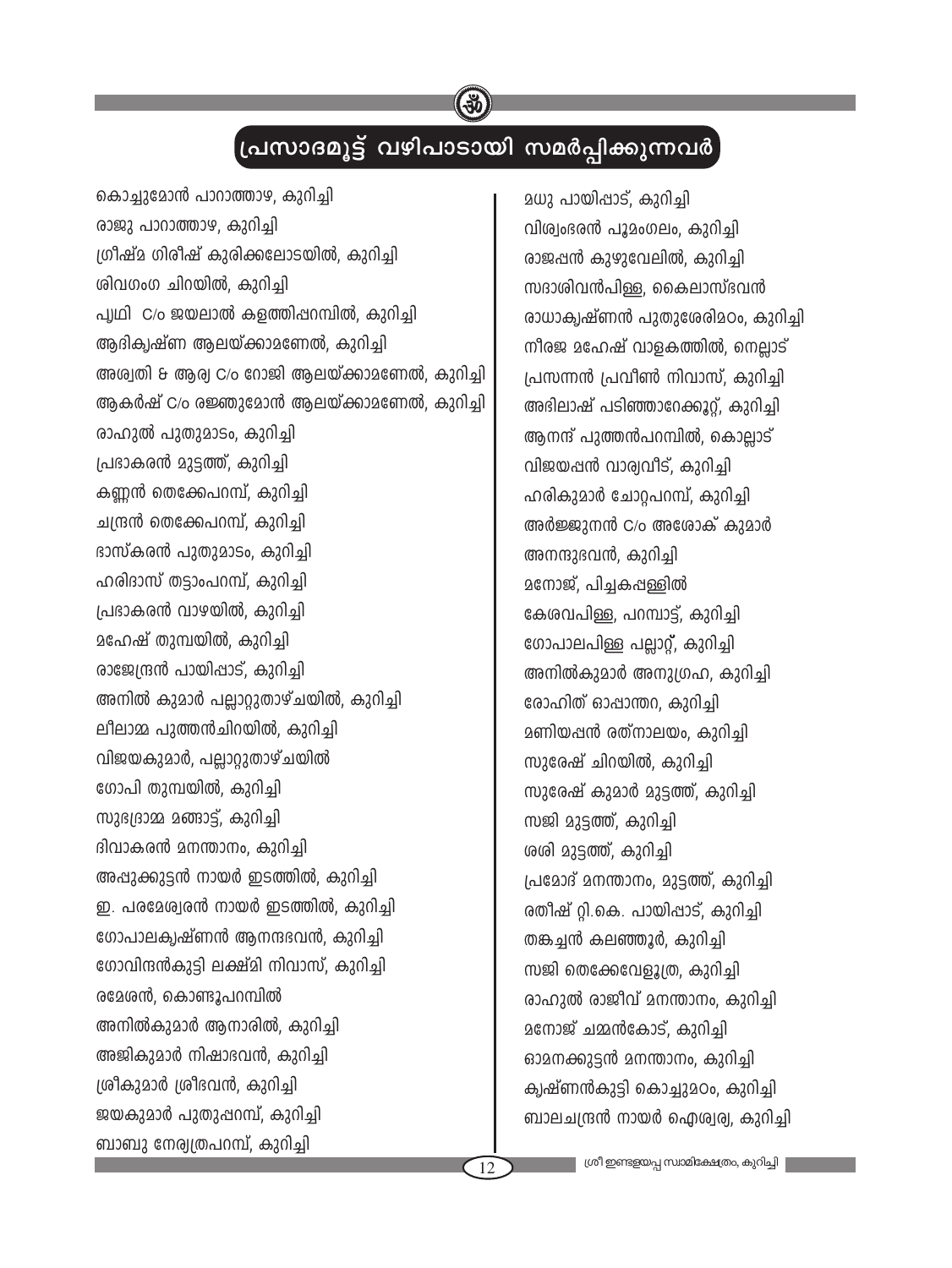|                                         | ( An                                            |
|-----------------------------------------|-------------------------------------------------|
| ആരോമൽ ശേഖർ ഉഷസ്സ്, കുറിച്ചി             | അഭിഷേക് അശോകൻ, നായ്ക്കുമഠം                      |
| അർച്ചന പ്രേം ഉഷസ്സ്, കുറിച്ചി           | ബിജു, കാരിയിൽ                                   |
| ദേവനന്ദൻ & ദേവനന്ദന C/o ചന്ദ്രൻ         | പ്രേംകുമാർ, പുത്തൻപുരയിൽ                        |
| അഖിലുദവൻ, കുറിച്ചി                      | അപർണമോൾ, തടത്തിൽ                                |
| ബാലകൃഷ്ണൻ മനന്താനം, കുറിച്ചി            | ഹരികുമാർ, പല്ലാറ്റ്താഴ്ചയിൽ                     |
| സുകുമാരൻ മനന്താനം, കുറിച്ചി             | നവീൻ ഹരികുമാർ, പല്ലാറ്റ്താഴ്ചയിൽ                |
| ഗോകുൽ മനന്താനം, കുറിച്ചി                | അനീഷ് പി.വി, പല്ലാറ്റ്താഴ്ചയിൽ                  |
| ഗ്രീഷ്മ ഗിരീഷ് മനന്താനം, കുറിച്ചി       | കുഞ്ഞുമോൻ, തുണ്ടിയിൽ                            |
| മോഹൻ ദാസ് മനന്താനം, കുറിച്ചി            | അഭിനവ് മനോജ്, തെങ്ങുന്താനം തകിടിയിൽ ,കൂനന്താനം  |
| മനോജ് പരാശക്തി, കുറിച്ചി                | മനോജ് & ആശ, തെങ്ങുന്താനം തകിടിയിൽ ,കൂനന്താനം    |
| മീനു പരാശക്തി, കുറിച്ചി                 | അഞ്ജു, കളത്തിൽപറമ്പ്                            |
| അനന്തക്വഷ്മൻ പരാശക്തി, കുറിച്ചി         | ശ്രീലക്ഷ്മി, ആശാരിപറമ്പ്                        |
| സുധ പരാശക്തി, കുറിച്ചി                  | ഷണ്മുഖൻ, ആശാരിപറമ്പ്                            |
| രാജപ്പൻ മണിമന്ദിരം, കുറിച്ചി            | ശ്രീനിവാസൻ, ചിറയിൽ                              |
| മുകുന്ദൻ നായർ കൊച്ചുമഠം, കുറിച്ചി       | അനിൽകുമാർ, കിഴക്കേക്കുറ്റ്                      |
| അഭിരാമി സുരേന്ദ്രൻ വേലംപറമ്പ്, കുറിച്ചി | വത്സലൻ, മനന്താനം, കുറിച്ചി                      |
| ഗോവിന്ദരാജ് പുന്നയ്ക്കാട്ട്, കുറിച്ചി   | സജി, പൂജാമോൾ, കുറിച്ചി                          |
| രമേശൻ കെ.കെ. കുന്നുപുറത്ത്, കുറിച്ചി    | കെ.വി.രമേശൻ, കടുത്താനത്തില്ലം, കവിയൂർ           |
| രരത് കമലവിലാസ്, കുറിച്ചി                | അനൂപ്, വി.കെ., വീരമാണിക്വതടത്തിൽ ഇല്ലം, തൊടുപുഴ |
| പൊന്നപ്പൻ ചിറയിൽ, കുറിച്ചി              | രാജേന്ദ്രൻ, പായിപ്പാട്                          |
| നിഷ മുട്ടത്ത്, കുറിച്ചി                 | കെ.എൻ. വിജയൻ, പീസ്ഹോം                           |
| പ്രകാശ് ഒതനച്ചാടയിൽ, കുറിച്ചി           | സമോദ്, മനന്താനം                                 |
| ഗിരീഷ് കാക്കനാട്, കുറിച്ചി              | സോജി, മനന്താനം                                  |
| വിനോദ് നന്ദുമൊബൈൽസ്, മന്ദിരം            | അഖിലു ചന്ദ്രൻ, അഖിലു ഭവൻ, കുറിച്ചി              |
| സോമൻ, മുരിയക്കളം                        | ഹരികൃഷ്ണൻ പൂവക്കുളത്ത്                          |
|                                         |                                                 |

 $\sqrt{2}$ 

### ,<br>വരും വർഷങ്ങളിൽ കൊടിക്കൂറയും കൊടിക്കയറും സമർപ്പിക്കുന്നത്

മോഹനൻ ചെറുവള്ളിക്കുന്നേൽ, കുറിച്ചി സനു മുരിയക്കളം, കുറിച്ചി ആയുഷ്കൃഷ്ണ C/o രതീഷ് കാക്കനാട്, കുറിച്ചി വിനോദ് കുമാർ, മണലൂർ, കുറിച്ചി.

## വരും വർഷങ്ങളിൽ ഉത്സവബലി വഴിപാടായി സമർപ്പിക്കുന്നവർ

ആർച്ച എം.എസ്. ഗൗരീശം, കുറിച്ചി ശ്രീകുമാർ, ശ്രീശൈലം, ചോഴിയക്കാട്

 $\sqrt{13}$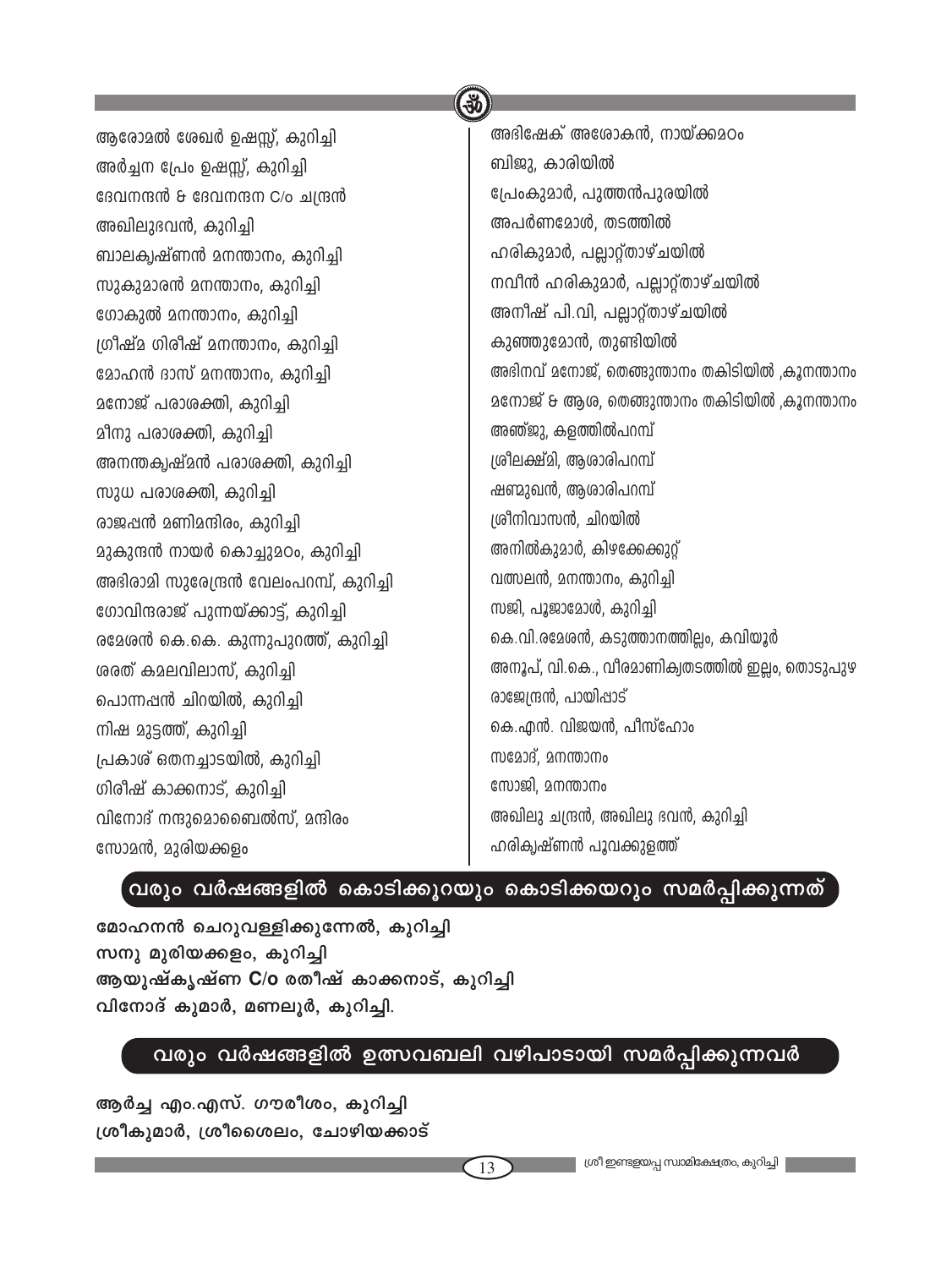### ശ്രദ്ധിക്കുക

- വഴിപാടുകളുടെ ലിസ്റ്റ് അപൂർണ്ണമാണ്. സമയപരിമിതിമൂലം എല്ലാവരെയും നേരിലെത്തി വഴിപാടുകൾ രേഖപ്പെടുത്താന്8 സാധിക്കാത്തതിൽ ഖേദിക്കുന്നു. വഴിപാടുകൾ നട ത്താനാഗ്രഹിക്കുന്നവർക്ക് അതിനുള്ള സൗകര്യം ഉണ്ടായിരിക്കുന്നതാണ്.
- തിരുവുത്സവ നോട്ടീസ് പ്രസിദ്ധീകരിക്കുന്നതിലെ കാലതാമസം ഒഴിവാക്കുവാൻ വഴി പാടുകൾ നടത്താനാഗ്രഹിക്കുന്നവർക്ക് ഇപ്പോൾതന്നെ വരും വർഷങ്ങളിലേക്കുള്ള എല്ലാ വഴിപാടുകളും ബുക്കുചെയ്യാവുന്നതാണ്.

സപ്താഹ യജ്ഞം, അഹസ്സ്, ദീപാരാധന ചുറ്റുവിളക്ക്, കലശം, ശ്രീഭൂതബലി, ഉത്സവ ബലി, പ്രസാദമൂട്ട്, നെയ്യ്, എണ്ണ, അരി, വസ്ത്രം, കഥകളി സ്റ്റേജ് പരിപാടികൾ തിരുവു ത്സവ നാളുകളിൽ വഴിപാട് നടത്തുവർ എല്ലാ വർഷവും ഒക്ടോബർ മാസത്തിനു മുൻപായി ക്ഷേത്രത്തിൽ വിവരം അറിയിക്കേണ്ടതാണ്.

• വളരെ വിശേഷപ്പെട്ടതും, വളരെ പ്രാധാന്യമുള്ളതും, ഇണ്ടളയപ്പ സ്വാമിയുടെ ഇഷ്ടവ ഴിപാടുമായ കിരാതം കഥകളി വഴിപാടായി ബുക്ക് ചെയ്യുന്ന മുറയ്ക്കായിരിക്കും ഓരോ വർഷവും നടത്തുന്നത്.

### വരും വർഷങ്ങളിൽ കിരാതം കഥകളി വഴിപാടായി നടത്തുന്നവർ

- 2018 ൽ ശ്രീ. അരുൺ എസ്. കുമാർ, വേളൂത്ര, കുറിച്ചി 1.
- 2019 ൽ ശ്രീ. ഗോപകുമാർ & ലേഖാ ഗോപകുമാർ, ചാണ്ടിച്ചേരി, കുറിച്ചി  $2.$
- 2020 ൽ ശ്രീ. ബിബിൻ വി. ബാബു, ലക്ഷ്മി നിവാസ്, വെള്ളൂർ, പാമ്പാടി 3.
- 2021 ൽ ശ്രീ. അനുരാജ് റ്റി. S/o ത്യാഗരാജൻ, പാറപ്പറമ്പിൽ, കുറിച്ചി 4.
- 2022 ൽ കുമാരി ആർച്ച എം.എസ്., ഗൗരീശം, കുറിച്ചി 5.
- 2023 ൽ കുമാരി ആർഷ എം.എസ്., ഗൗരീശം, കുറിച്ചി  $6.$
- 2024 ൽ ശ്രീ. അദൈദ് എം.എസ്. C/o എം.സി. സമോദ്, മനന്താനം, കുറിച്ചി  $7.$
- 2025 ൽ ശ്രീ. ഗോപാലപിള്ള പല്ലാറ്റ്, കുറിച്ചി 8.
- 2026 ൽ ശ്രീ. ഗോകുൽ കെ. ജയൻ, ഗോകുലം, കുറിച്ചി 9.
- 2027 ൽ ശ്രീമതി പൊന്നമ്മ സാലി, പിച്ചകപ്പള്ളിൽ, ബാംഗ്ലൂർ  $10.$
- 2028 ൽ ശ്രീ. ആദിദേവ് എം.എസ്. C/o എം.എസി. സമോദ് മനന്താനം, കുറിച്ചി  $11.$

14

- 2029 ൽ ശ്രീ. ഗോകുൽകൃഷ്ണൻ മനന്താനം, കുറിച്ചി  $12.$
- 2030 ൽ ശ്രീ. സിജു, കലഞ്ഞൂർ, കുറിച്ചി  $13.$
- 2031 ൽ ശ്രീ. ശിവപ്രസാദ്, മുട്ടത്ത്, കുറിച്ചി  $14.$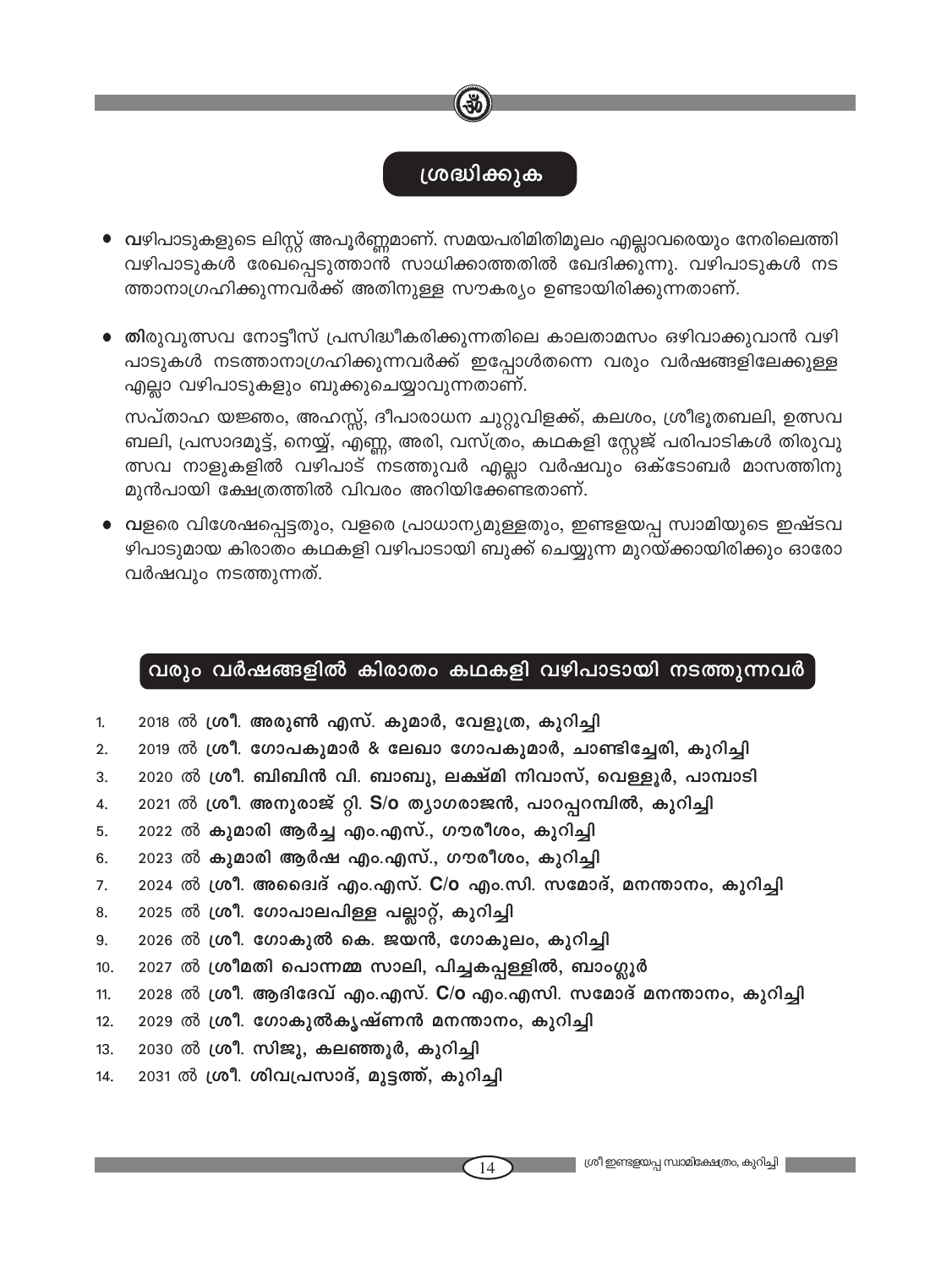## <u>നിർദ്ദേശങ്ങൾ</u>

- ജനുവരി 9 ചൊവ്വ വൈകുന്നേരം 5 മണിക്ക് നടക്കുന്ന <mark>സർവൈശ്വര്യ പൂജയിൽ</mark> പങ്കെ  $1.$ ടുക്കുന്ന എല്ലാവരും ഒരുക്കിയ <mark>പുഷ്പങ്ങൾ, രണ്ട് വാഴയില, വെറ്റില, അടയ്ക്ക, ദക്ഷി</mark> ണ, തീർത്ഥം വയ്ക്കുന്നതിനുള്ള പാത്രം മുതലായവ കൊണ്ടുവരേണ്ടതും 15/- രൂപ അടച്ച് രസീത് വാങ്ങേണ്ടതുമാണ്.
- ജനുവരി 10 ബുധൻ വൈകുന്നേരം 5 മണിക്ക് നടക്കുന്ന വിദ്യാഗോപാലമന്ത്രാർച്ചന  $\overline{2}$ യിൽപങ്കെടുക്കുന്ന എല്ലാവരും ഒരുക്കിയ പുഷ്പങ്ങൾ, വാഴയില ഒരുക്കിയ <mark>പുഷ്പ</mark> ങ്ങൾ, രണ്ട് വാഴയില, വെറ്റില, അടയ്ക്ക, ദക്ഷിണ, തീർത്ഥം വയ്ക്കുന്നതിനുള്ള പാത്രം മുതലായവ കൊണ്ടുവരേണ്ടതും 15/- രൂപഅടച്ച് രസീത് വാങ്ങേണ്ടതുമാണ്.,
- ജനുവരി 10 ബുധൻ വൈകുന്നേരം 4 മണിക്ക് രുഗ്മിണീ ദേവിയേയും സ്വയംവര മാല 3. യുമായി ക്ഷേത്രത്തിന് പ്രദക്ഷിണം വെച്ച് യജ്ഞശാലയിൽ എഴുന്നള്ളിക്കുന്ന സമയം അമ്മമാരും ബാലികമാരും പൂത്താലവുമായി അകമ്പടി സേവിക്കേണ്ടതാണ്.
- എല്ലാ അയ്യപ്പന്മാരും പള്ളിക്കെട്ടുമായി ജനുവരി 14-ാം തീയതി ഞായർ രാത്രി 10 മണിക്ക്  $4.$ മുമ്പായി ക്ഷേത്ര സന്നിധിയിൽ എത്തിച്ചേരേണ്ടതാണ്.
- കെട്ട്, തുലാഭാരം തുടങ്ങിയവയ്ക്ക് ഓരോന്നിനും 20 രൂപാ നടപ്പണം 5. അടച്ച് രസീത് വാങ്ങേണ്ടതാണ്.
- നിറപറ സമർപ്പിക്കുന്നവർ വിലപ്പറ ഒന്നിന് 100/- രൂപാ ആഫീസിൽ അടച്ച് രസീത് 6. വാങ്ങേണ്ടതാണ്.
- അപ്പം, അരവണ എന്നീ വഴപാടുകൾ ക്ഷേത്രത്തിലെ കൗണ്ടറിൽ നിന്നും മിതമായ 7. നിരക്കിൽ ലഭ്യമാണ്.
- ഇടനാട്ട് ദേവസ്വത്തിന്റെ മുൻകൂട്ടിയുള്ള അനുമതിയില്ലാതെ യാതൊരു 8. കാര്യങ്ങളും ക്ഷേത്ര മൈതാനത്തോ പരിസരങ്ങളിലോ അനുവദിക്കുന്നതല്ല. ദേവസ്വത്തിന്റെ നിർദ്ദേശങ്ങൾ സ്നേഹബുദ്ധ്യാ എല്ലാവരും പാലിക്കേണ്ടതാണ്.
- സപ്താഹയജ്ഞ ദിവസങ്ങളിൽ നടത്തപ്പെടുന്ന പ്രസാദമൂട്ടിനുള്ള സാധനങ്ങൾ യഥാ 9. ശക്തി തിരുനടയിൽ സമർപ്പിക്കാവുന്നതാണ്.
- എണ്ണ, കർപ്പൂരം, സാമ്പ്രാണി എന്നീ പൂജാദ്രവ്യങ്ങൾ ക്ഷേത്രത്തിലെ സ്റ്റാളിൽ നിന്നും 10. മിതമായ നിരക്കിൽ ലഭിക്കുന്നതാണ്.
- ക്ഷേത്രത്തിൽ ലഭിക്കുന്ന നടവരവു സാധനങ്ങൾ ജനുവരി 15–ാം തീയതി രാവിലെ 8  $11.$ മണിക്ക് ക്ഷേത്രസന്നിധിയിൽവെച്ച് പരസ്യമായി ലേലം ചെയ്യുന്നതാണ്.
- നിശ്ചയിച്ച പരിപാടികളിൽ ഭേദഗതി വരുത്തുന്നതിനും ആവശ്യമെങ്കിൽ മാറ്റിവെയ്ക്കു  $12.$ ന്നതിനും ഇടനാട്ട് ദേവസ്വത്തിന് പൂർണ്ണ അധികാരം ഉണ്ടായിരിക്കുന്നതാണ്.
- ക്ഷേത്രമൈതാനത്ത് കടകൾ കെട്ടുവാൻ ആഗ്രഹിക്കുന്നവർ ഇടനാട്ട് ദേവസ്വം  $13.$ ഓഫീസുമായി ബന്ധപ്പെടേണ്ടതാണ്.